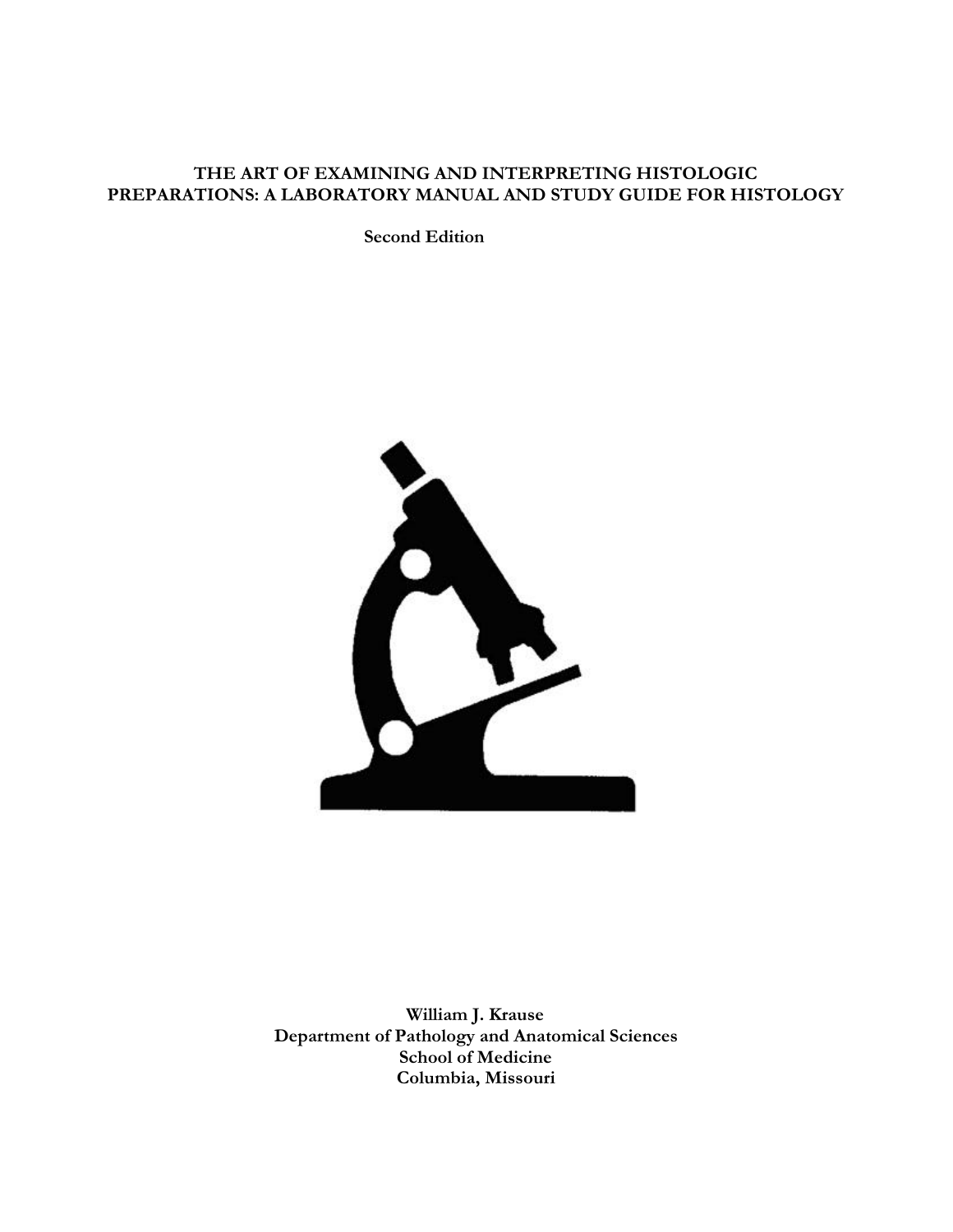*The Art of Examining and Interpreting Histologic Preparations: A Laboratory Manual and Study Guide for Histology* 

> Copyright © 2004 William J. Krause All rights reserved.

Universal Publishers/uPUBLISH.com Boca Raton, Florida USA • 2004

ISBN: 1-58112-528-3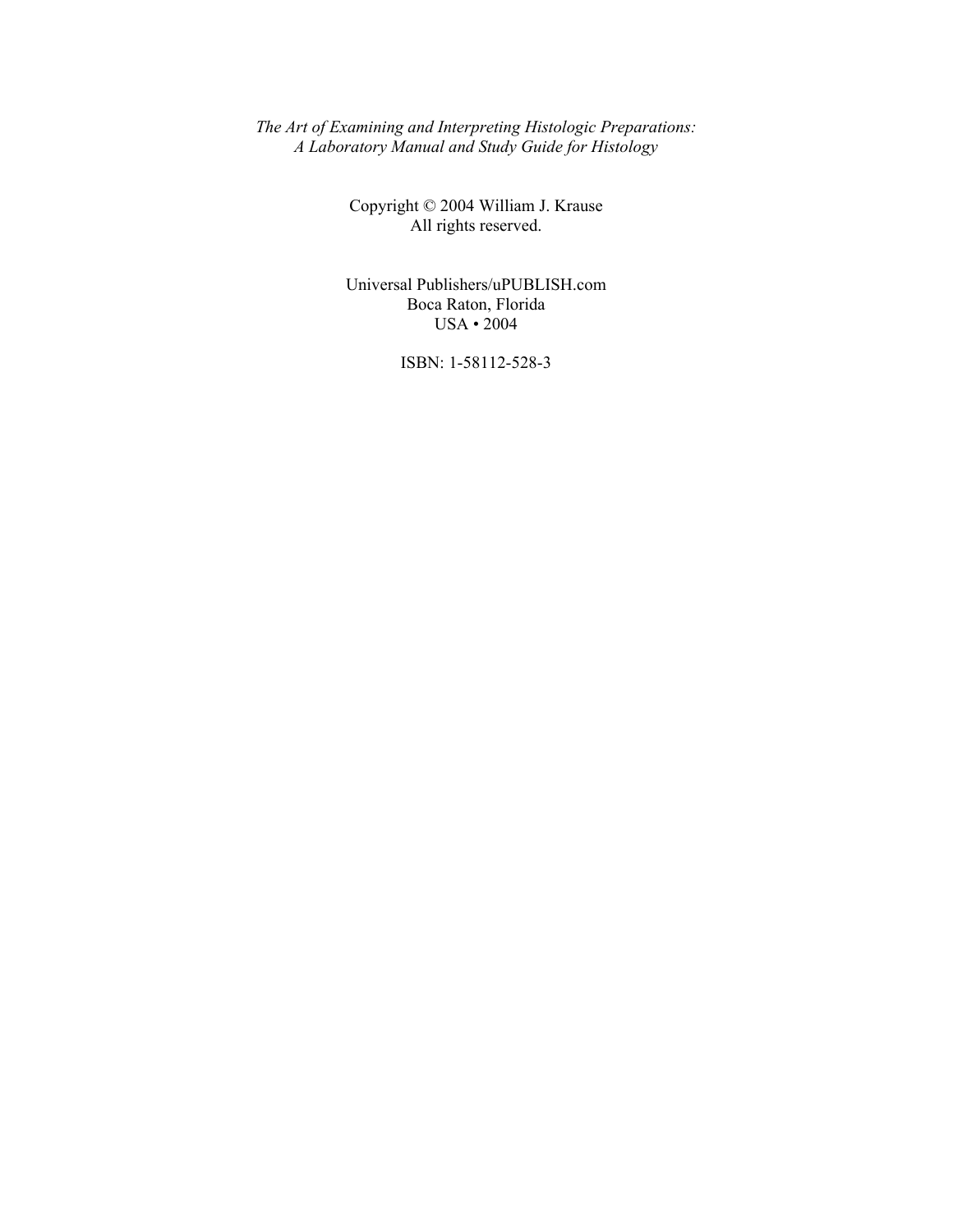# **TABLE OF CONTENTS**

| Introduction    |                                | 3  |
|-----------------|--------------------------------|----|
| Chapter 1       | Getting started                | 4  |
| Chapter 2       | Epithelium                     | 8  |
| Chapter 3       | General connective tissue      | 15 |
| Chapter 4       | Specialized connective tissue  | 19 |
| Chapter 5       | Muscle tissue                  | 23 |
| Chapter 6       | Nerve tissue                   | 25 |
| Chapter 7       | Peripheral blood & bone marrow | 30 |
| Chapter 8       | Cardiovascular system          | 37 |
| Chapter 9       | Lymphatic organs               | 42 |
| Chapter 10      | Integument                     | 47 |
| Chapter 11      | Digestive system               | 50 |
| Chapter 12      | Respiratory system             | 61 |
| Chapter 13      | Urinary system                 | 66 |
| Chapter 14      | Male reproductive system       | 70 |
| Chapter 15      | Female reproductive system     | 75 |
| Chapter 16      | Classic endocrine glands       | 81 |
| Chapter 17      | Organs of special sense        | 85 |
| Appendix Tables |                                | 91 |
| Index           |                                | 98 |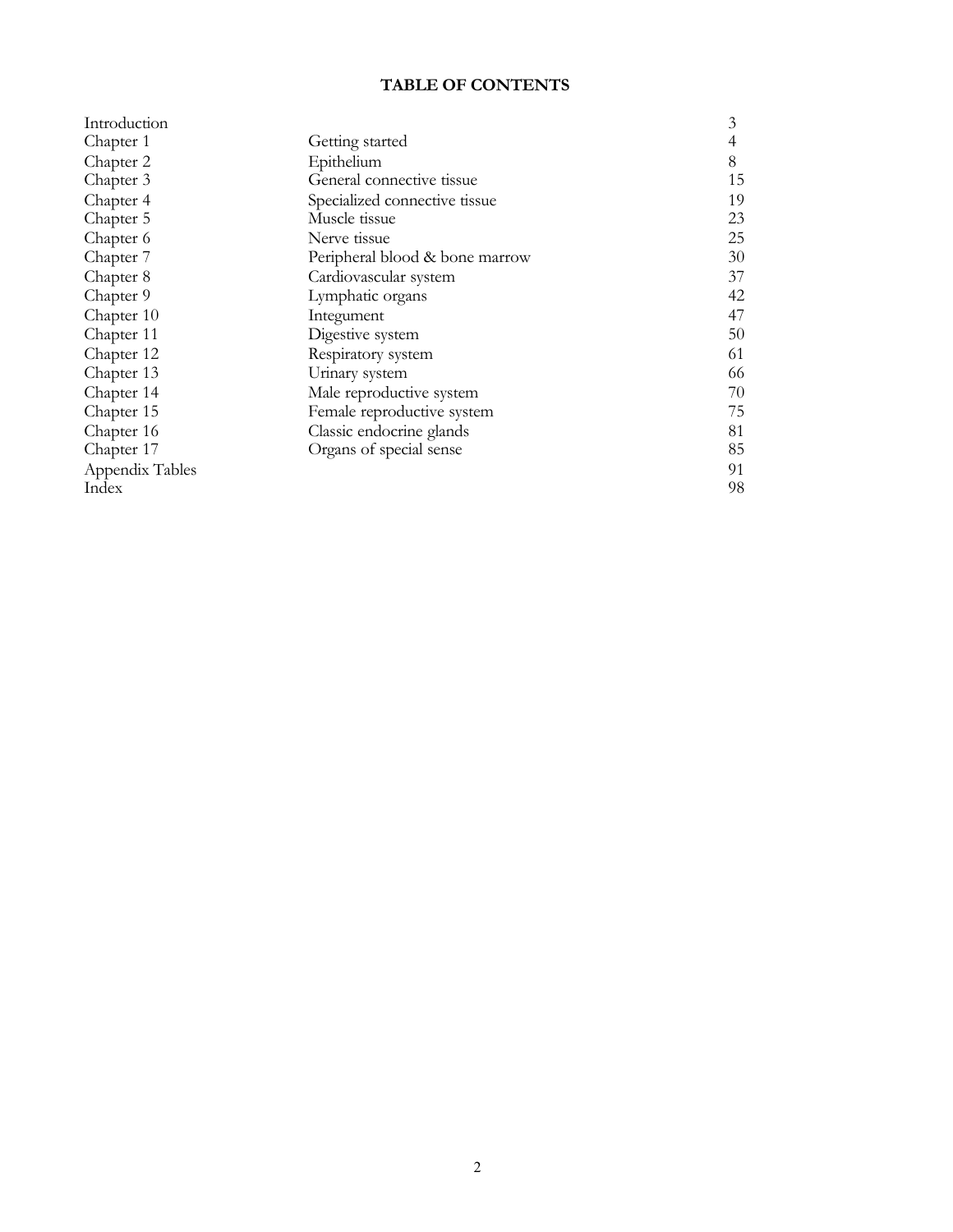#### **INTRODUCTION**

The examination and interpretation of tissue sections seen under the light microscope in a laboratory setting is an example of student-directed, independent problem solving. The proper reading of a histologic section is an acquired art that can only be developed through practice, close observation and repetition. This laboratory manual **was designed as a guide for students** to aid them in this endeavor. The laboratory study guide/manual was designed to be used as a supplement to any current textbook and/or atlas of Histology. **Learning objectives** provide the overall goals for each chapter. The narrative of the study guide explains how to systematically breakdown, examine and interpret each tissue and/or organ encountered, without regard to a given histologic slide from a specific slide collection. Thus, this systematic method can be used to examine and interpret histologic preparations from any collection or of any species.

The **student is encouraged to sketch**, **label and create a personalized atlas** while using this laboratory manual as a guide. The *vocabulary* that should be developed and used during the laboratory can be found quickly by going to the **bold face** type in the appropriate segment of the text. Each chapter contains one or more **tables** in which key structures used in the identification of a tissue/organ are presented, offering the briefest possible summary of important histologic features. As a final short review, an **appendix** provides summary tables that compare and contrasts the basic differences of several structures that are somewhat similar in general architecture.

> *William J. Krause Department of Pathology and Anatomical Sciences, School of Medicine, University of Missouri-Columbia, Columbia, MO August 2004*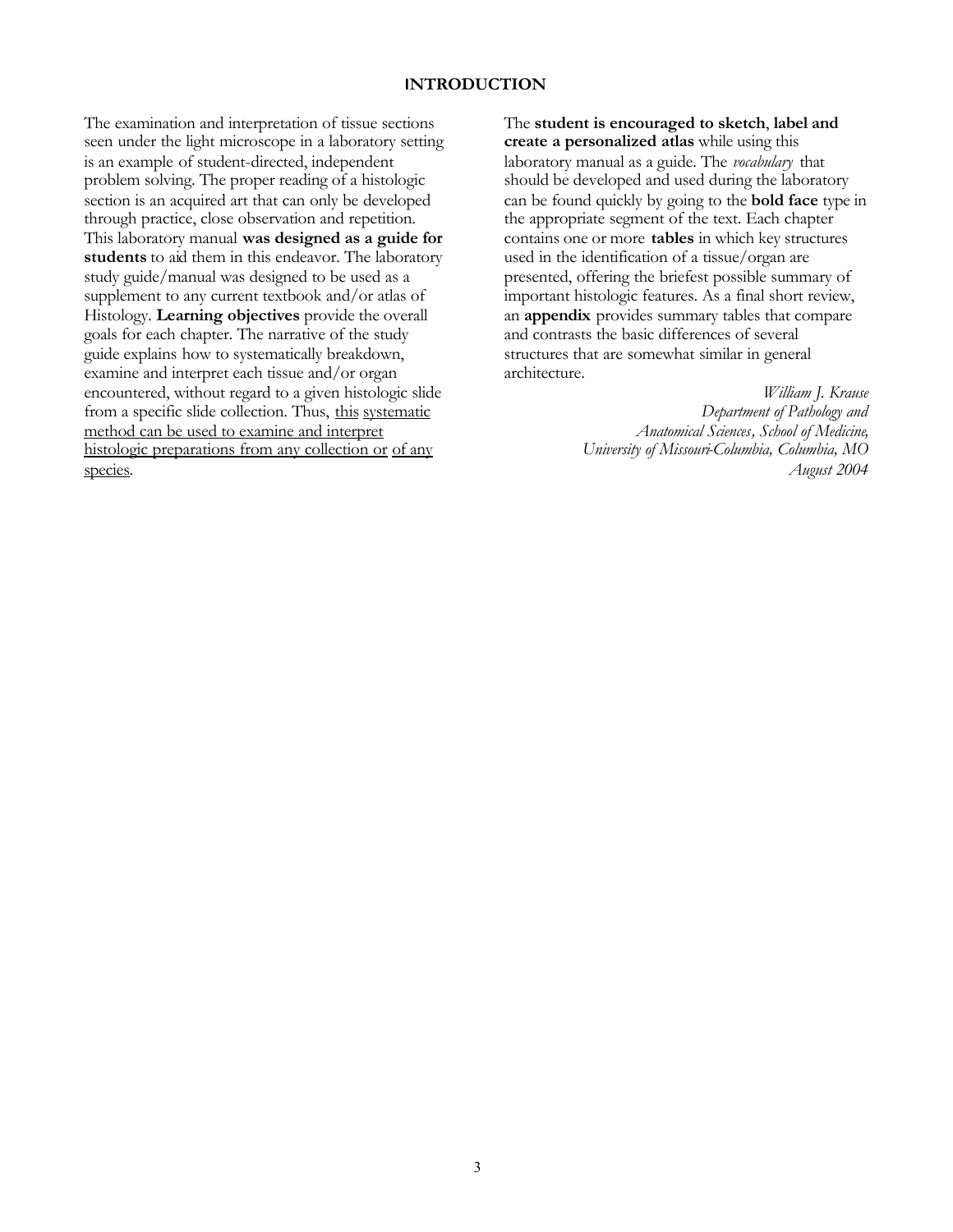### **Have an appreciation of how a histologic preparation is made**

The human body consists of two basic components: **cells** and **products of cells (extracellular materials)**. The discipline of histology is concerned primarily with the microscopic examination of these two components and how they are organized into the various tissues and organs of the body.

Obviously, if the liver, or a similar organ, were to be examined, it would be impractical to place the entire organ under a routine light microscope for study. It is not only much too large, but also opaque, therefore an examination of its microcomponents would be impossible. For this reason, and several others, a small portion of a specific tissue or organ must be **excised** from a given organ and processed for microscopic analysis. The excised tissue is placed, as soon as possible after removal, into a reagent known as a fixative. **Fixatives** act to preserve the cells and extracellular substances of tissues/organs and prevent autolytic (degenerative) changes. Although there are numerous fixatives developed for a variety of purposes, 10% buffered formalin is one of the most commonly used, routine fixatives in biology, medicine (surgical and general pathology) and biomedical research. The collected tissues, once fixed, are then **dehydrated** in graded solutions of alcohol or other dehydrating agents. Following removal of the majority of water from the collected specimens during dehydration, the tissues are cleared. **Clearing** is the process of removing the dehydrating agent and replacing it with a fluid that is miscible both with the dehydrating agent used and with the type of embedding medium chosen to make the tissue sample firm throughout. As with dehydrating agents, there are a large number of clearing reagents, the selection of which is dependent largely on the embedding medium chosen. Xylene and toluene are in common use for paraffin embedding; propylene oxide for embedding in several of the plastic embedding media. The tissue sample is next **infiltrated with** and **embedded in** the chosen embedding medium so that a firm homogeneous mass of material containing the tissue sample is obtained. Paraffin is the most commonly used embedding medium for routine preparations. The formed paraffin block, together with the contained tissue, is then sectioned (cut) into very thin slices called **sections** that normally range between 4 and  $7$  microns  $(\mu m)$  in thickness. The instrument used in cutting histologic sections is called a **microtome**. The cut sections are then transferred (mounted) onto the surface of clean glass microscope slides.

In order to prepare the **mounted sections** for staining, the paraffin embedding medium must be removed. This is accomplished by passing the slides together with their mounted sections through xylene or toluene to remove the paraffin and then through descending strengths of alcohol solutions to water, as most dyes used are in aqueous solutions. **Staining** is a process of increasing the visibility of cells by the application of dyes or by the reaction of chemical reagents with the tissue components to form visible substances. A large number of stains are available but generally only two stains are used together to provide contrasting color: one to stain the cytoplasm of cells, the other to stain the nuclei. The most common and universally used combination is the **hematoxylin and eosin (H&E) stain**. When this stain is applied to a section of tissue the **nuclei** of component cells appear **blue**; the **cytoplasm** and most **extracellular materials** a light **pink-orange**. Staining is necessary because the vast majority of cells and their extracellular materials are transparent and lack color. Only naturally occurring pigment granules such as melanin and lipofuscin would be visible on examination. The color of the dyes used during staining markedly increases the contrast of cells, their sub-components, and the associated extracellular materials. Without staining, the examination of cells and tissues with a routine light microscope would be extremely difficult. Following staining in aqueous dyes, the slides, together with their mounted, stained sections, are passed back through ascending concentrations of alcohol for dehydration, cleared with some solvent (usually xylene or toluene), and then a permanent mounting medium is put on the tissue section. A thin glass cover slip is then placed on the covering mounting medium and underlying tissue section and allowed to dry. As the histological preparation dries, the solvent evaporates from the mounting medium, which hardens, permanently cementing and sealing the tissue preparation between the glass slide and overlying cover slip. The mounting medium (balsam, damar, Permount) when dried has nearly the same refractive index as glass. After drying, the histologic section is well protected and if stored properly will usually remain unchanged for several years.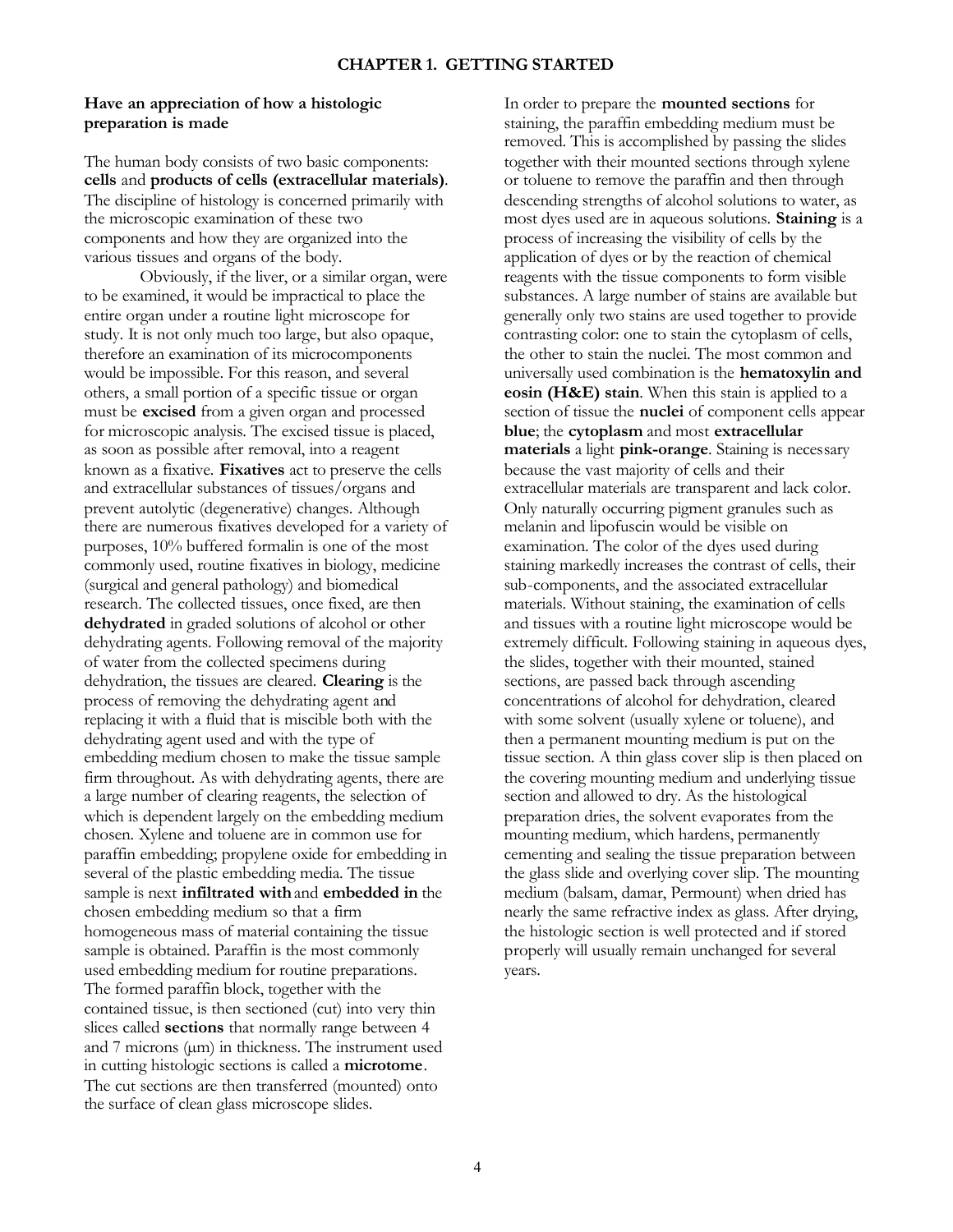### **Know what you are looking for**

Before examining a histologic preparation of any given tissue or organ, know something of the structure before studying it under the microscope. Such familiarity is usually acquired by carefully considering the details of the tissue/organ in question and formulating a mental image of how the structure should appear. The microscope should then be used to confirm or refute the preconceived image conceptualized. Examination of tissues and organs without prior thought and consideration of the subject usually proves frustrating and is often a waste of considerable time. Therefore, before attempting to examine any specimen for the first time with the microscope, know as much about the structure of the subject matter as possible. This information can only be acquired by attending lectures and/or reading textbooks and studying atlases.

It is **highly recommended that a small labeled sketch be made** of each section examined under the microscope using colored pencils, noting relationships and the position of specific structures and cells. This simple exercise aids in focusing concentration on the structure(s) being examined and avoids casual observation. The construction of such a labeled, personalized atlas aids in cementing the observations made in one's memory and is important in beginning to develop a mental three-dimensional image (understanding) of the tissues/organs examined from the two-dimensional image presented by the histologic preparation. The labeled sketch also serves as a highly personalized map of a specific slide for reexamination later in the exercise and is excellent for review purposes.

## **Making sketches**

A variety of sketches should be used dependent on the structural detail needed to clearly understand a given topic. Use of several different types of sketches is suggested, the one chose dependent on the needs of the exercise.

For example: in the first exercise recommended (the identification of large cells), a simple line sketch of the entire tissue section can be used with a label showing precisely which region was used to look for and examine cells. In the case of the spinal cord, a simple outline of the tissue is all that is needed, in which nerve cells (neurons) should be identified. A supplemental sketch depicting and labeling the salient points of a neuron (cell shape, cytoplasm, position and shape of the nucleus, nucleolus and nuclear envelope) should also be used. The other example suggested for this very important initial exercise is the identification of another of the extraordinarily large cells (ova) in the ovary. Take care to note their position in this organ and then examine the surrounding tissue for additional cells that will show a variety of different sizes and shapes. In this case, a more detailed sketch should be used to illustrate the latter points as well as focusing on the **most important aspect of the exercise:** being able to distinguish clearly between the nucleus and the cytoplasm of a given cell and to estimate nuclear and cell boundaries.

Later, sketches can be used to illustrate how cells are organized into units and how understanding such organization has led to various classification schemes, as with the classification of epithelial tissues. In this case, greater detail should be employed to illustrate cell shape, size and organization. Further details, such as modification of the cell membrane (plasmalemma) or attachment points, should also be noted.

When the histologic makeup of entire organs is considered, sketches with less cellular detail are often useful as guides as to where a particular type of tissue is located in a given organ. This is particularly true of tubular structures, the walls of which are formed by several different layers or strata. Additional accompanying detailed sketches may be needed if an important characteristic group of cells or other structures are present within the organ.

### **Reliable mechanics on how to examine histologic preparations (slides)**

When presented with a histologic preparation (slide), the very first exercise that needs to be done is to **examine it closely with the naked eye**. A considerable amount of important information can be ascertained about the preparation using this simple exercise **before placing the slide under the microscope**. Indeed, this exercise is of such importance it should become part of the "*standard operating procedure*" for each slide examined. Initially pick up the histologic slide between the thumb and index finger and examine it by holding it up to the light or against a white background. **What to look for:**  First, look at the overall nature of the preparation. Does the preparation have a doughnut configuration? If so, this immediately suggests to the viewer that the specimen being examined is tubular in nature and is being viewed in a transverse profile (hollow organs, such as blood vessels, regions of the digestive tube, tubular components of respiratory, urinary and reproductive systems, are possible organs and this list can be restricted even further if dealing only with human tissues by the size of the preparation.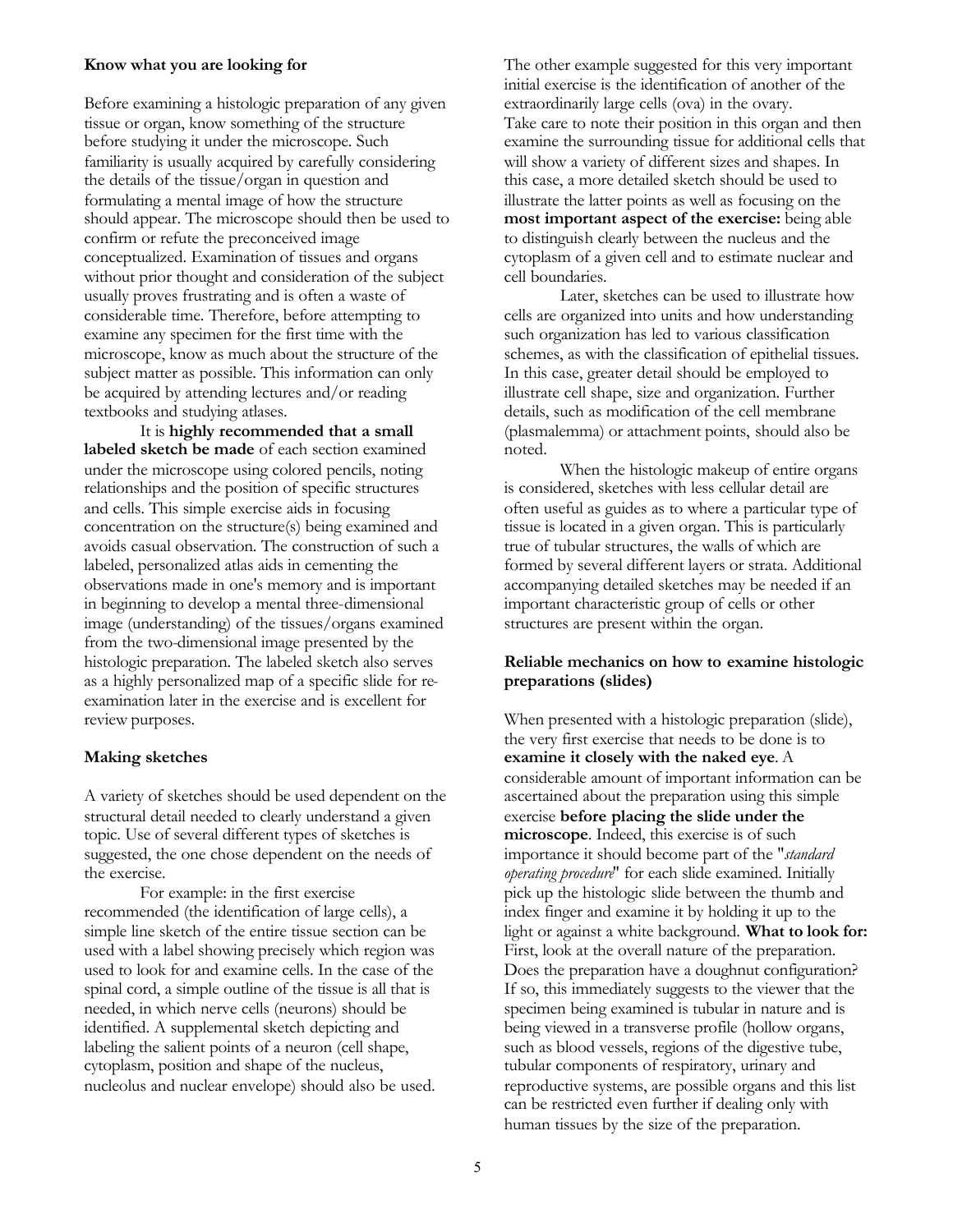Identification of the luminal surface (the lining of the internal space) as well as the external surface will be of importance when this preparation is examined further. Does the preparation have a uniform consistency and appear as a solid mass of tissue cut in the shape of a square, rectangle or wedge? If so, such a preparation usually indicates that the sample of tissue was taken from a large compact (solid) organ such as the liver, spleen, kidney or pancreas to list just a few. Once a determination has been made with regard to the shape and consistency of the tissue mounted on the slide, then examine it more carefully with regard to its staining characteristics. Of particular importance is to note if one surface (external edge or luminal surface of the doughnut-shaped configuration) stains more basophilic (light blue) than any other region in the sample of tissue being examined. Such basophilic staining usually indicates a high concentration of nuclei per unit area (nuclei stain blue with hematoxylin dye). In this way, one of the basic tissues, epithelium, can usually be located even before the histologic slide is ever viewed under the microscope. Are additional small tubular or round structures present within the tissue sample? These may indicate small blood vessels, ducts or glandular structures.

**Always begin the initial examination** of a histologic preparation **with the low-power (scanning) objective** and carefully **view the entire section**. This opportunity should be used to confirm or deny the observations and speculations made by direct observation with the naked eye. Add more details to the mental image being developed with regard to the preparation under examination. Note the presence or absence of more than one tissue type, patches of deeper staining, other structures present, their locations and relationships to one another and to surfaces. Only after a thorough examination with the low-power objective should the intermediate- and high-power objectives be used. Of these, the mediumpower objective is the more useful for study, although more detail can be seen with the high-power objective. The disadvantage of the high-power objective is the smaller field of view and, because of this, relationships between tissues are often lost. The oil objective, if used at all, should be used only in the examination of peripheral blood and bone marrow preparations.

Since the tissues and organs of the body consist only of two elements, cells and cell products (extracellular materials) both deserve careful and thorough study. The initial exercise should be to examine the **morphology of a cell**. The following observations should be made during the examination of various cell types.

- **1.** Shape of the cell.
- **2.** Size of the cell (determine the position of the cell membrane).
- **3.** Shape, size and position of the nucleus.
- **4.** Identify the nucleolus if present in the nucleus.

It is absolutely essential that the boundary of the cell and that of the nucleus be clearly defined. Examine several cell types of various sizes and shapes to make these observations.

#### **Large cells**

Examine a section of ovary for ova. These are located in the ovarian cortex at the periphery of the ovary. The ovum represents a very large, round cell. Because of their large size, these light-staining cells can be found, by using the low-power objective, near the periphery of the ovary. After examining an ovum at low power, study it further using increased magnification. Note again the large size of the ovum, the abundant light-staining cytoplasm, and the central round nucleus separated from the cytoplasm by a welldefined nuclear membrane (envelope). Identify the **nucleolus**. It is usually round in profile and stains intensely. The nuclei of several ova may have to be examined, as these cells are so large that the plane of section may not pass through the nuclear region containing the nucleolus in all ova. Examine the remainder of the ovary and note the differences in the size and shape of the different cell types. Note that the nuclear shapes most often assume the shape of the cells being examined and that the cell membrane of most cells cannot be resolved with the light microscope. Therefore, when examining a number of tissues and organs the nuclei of component cells are often relied on in determining the orientation and shape of the cellular component and the cytoplasmic boundaries of a give cell type are estimated. The shape of the ovum is generally spherical, that of surrounding cells cube-shaped, whereas more distant cells in the ovary are spindle in shape. Examine the nuclear profile of each group of cells, noting how the shape of the nucleus reflects the shape of the cell. In addition, note the dark-staining, clumped nature of the chromatin is some nuclei. This material is referred to as **heterochromatin** and often lies adjacent to the nuclear envelope. The lighter-staining nuclear material is referred to as **euchromatin**.

The next histologic preparation that should be examined at this time is a transverse section through the spinal cord. Visual examination of the preparation will reveal an **H**-shaped area (gray matter) near the center of the preparation that surrounds a small central canal.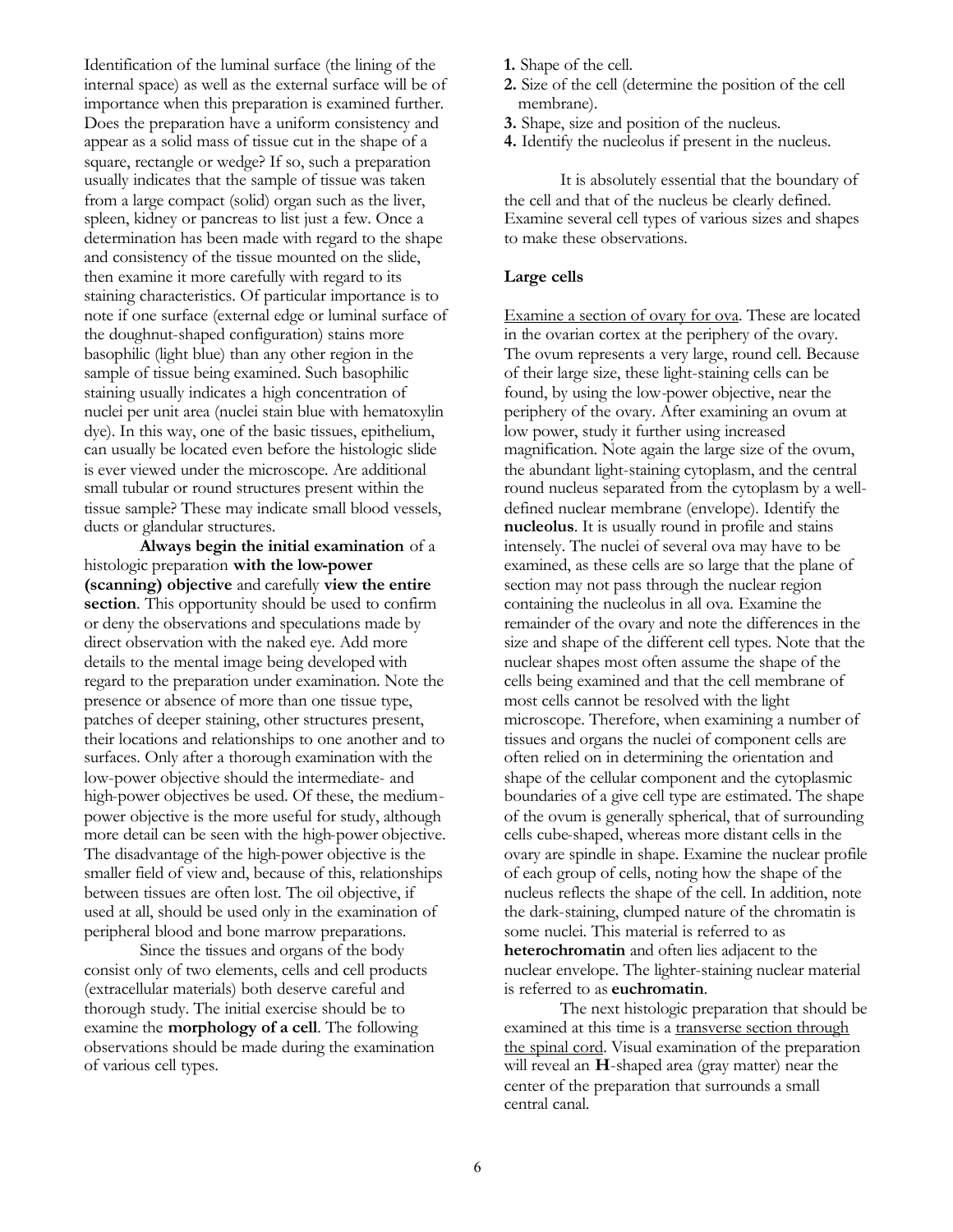Examine the gray matter with the low-power objective and locate numerous, large neurons (nerve cells) found in the ventral horn. These too are exceptionally large cells with several irregularly shaped, elongated processes. Make a clear distinction between the cytoplasm, nucleus and nucleolus.

*Make a small labeled sketch of several cells from these preparations illustrating the cytoplasm, the size and shape of the nucleus and the position of the nucleolus.*

### **Cytology: structural components of a cell that can be examined with the light microscope**

This laboratory guide briefly presents **a method for examining the cytologic and histologic details of human morphology** utilizing the routine H&E preparation. This preparation primarily demonstrates the nucleus and the surrounding cytoplasm of a given cell. It must be understood, however, that special staining methods can be used to demonstrate the majority of organelles, inclusions and components of the cytoskeleton within a given cell, as well as a variety of cell products and extracellular materials. These special staining methods include a variety of dyes, antibodies and other probes.

Techniques such as **immunohistochemistry**, *in situ* **hybridization** and **autoradiography** are powerful tools in demonstrating structure, secretory products, and/or messages (mRNA) **within** cells, as well as cell receptors not seen with routine preparations. The study guide focuses primarily on what can be visualized using the routine H&E preparation unless otherwise stated.

### **Know the basics: the basic tissues**

The term **tissue** [French tissu, woven cloth] is defined as a collection of similar cells and surrounding extracellular substances that perform related functions. **Four basic tissue types** occur and these are woven together to form the fabric of all organs.

The four basic tissues are: **epithelium**, **connective tissue**, **muscle tissue** and **nervous tissue**. A thorough understanding of each of these four basic tissues is necessary before beginning an examination of individual organs or systems.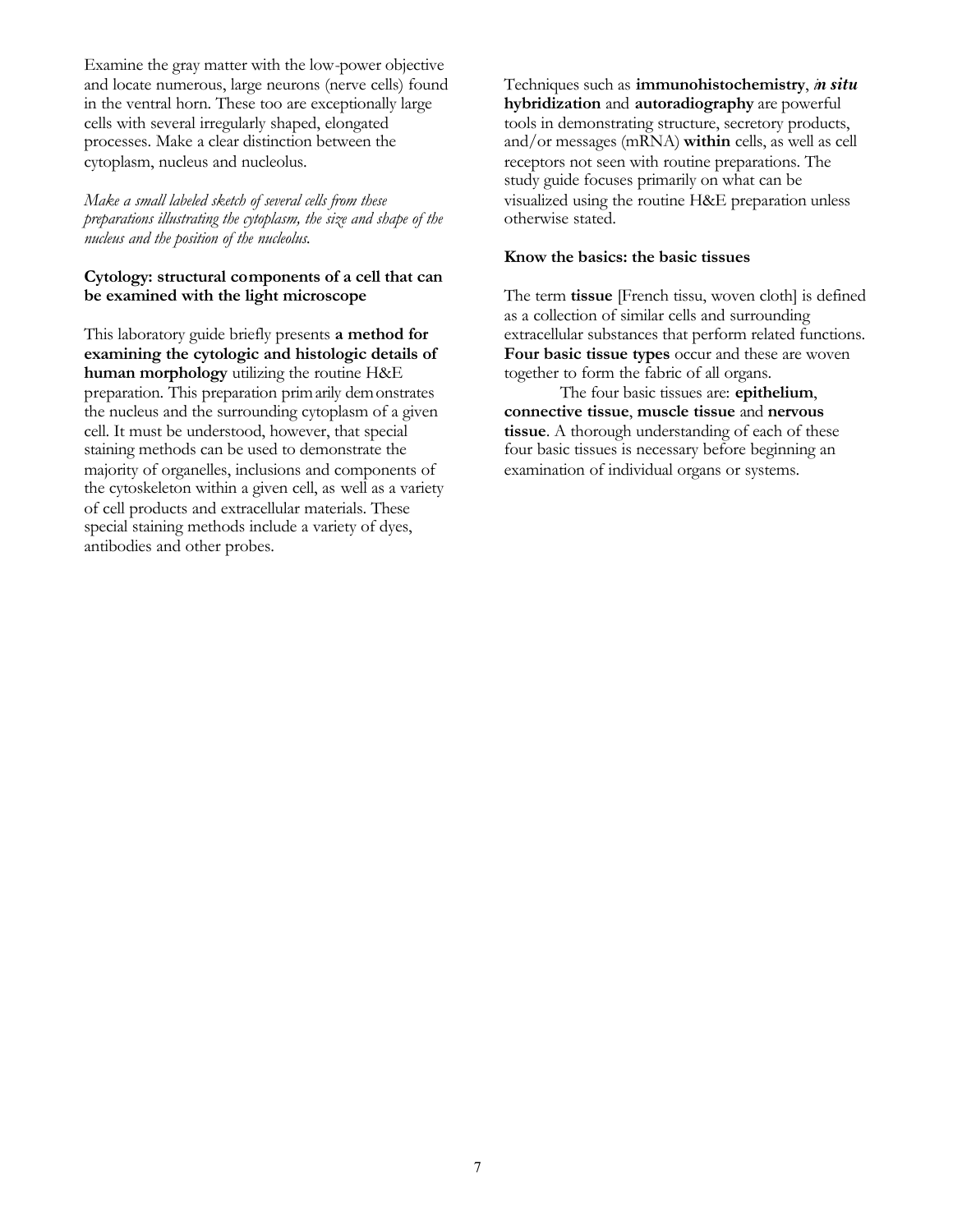Epithelia consist of closely aggregated cells separated by only minimal amounts of intervening intercellular substances. Two general categories are recognized: *a lining, barrier or covering type of epithelium* organized into sheets of cells that form barriers and *glandular epithelium* modified for secretion. The sheet (barrier) form of epithelium covers the external body surface as the epidermis, lines the body cavities (pleural, pericardial, peritoneal) as well as the lumina of the cardiovascular, digestive, respiratory and urogenital systems. Thus, the majority of, if not all, substances entering or exiting the "substance of the body" must first cross an epithelial barrier. All epithelia lie on a basement membrane and are avascular. The **basement membrane** appears as a thin interphase between the epithelium and underlying connective tissue. It consists of glycoproteins, proteoglycans rich in heparin sulfate and type IV collagen. Usually the basement membrane appears only as an interphase in H&E preparations but can be demonstrated clearly using special staining techniques. As different types of epithelium are examined, a mental record should be established, keeping track of not only where a specific type of epithelium is found in a given organ but also its functional ramifications. Later, in the examination and identification of organs under the microscope, the identity and location of a specific **epithelium** is often a **key feature** in the identification.

## **Lining/covering (barrier) form of epithelium**

## **Learning objectives for lining or covering epithelium:**

- **1**. Be able to locate, identify and classify the various types of epithelia in a given section of histologic material.
- **2**. Be able to identify the various specializations of the cell membrane associated with specific epithelia.

## **Classification**

If the covering or lining form of epithelium consists only of a single layer of cells it is termed **simple.** If two or more layers of cells are present, of which the superficial most-cells do not reach the basement membrane, the epithelium is classified as **stratified.** Once this determination has been made the next step is to determine the **geometric shape** of the **superficial-most cells** to complete the classification. Epithelial cells can be divided into three types according to their geometric shape: **squamous** (thin, flat, plate-like cells), **cuboidal** (height and width of the cell are approximately equal with the nucleus nearly

touching all surfaces), and **columnar** (height of cell is greater than its width). Cells intermediate in height between cuboidal and columnar also occur and are referred to as low columnar. Thus, epithelium consisting of a single layer of cells can be classified as: simple squamous, simple cuboidal, or simple columnar. A fourth type of simple epithelium, **pseudostratified columnar**, consists of more than one cell type whose nuclei occur at different levels falsely suggesting that the epithelium is made up of two or more layers. All cells of this type of epithelium reach the basement membrane but not all reach the luminal surface.

The term **endothelium** is the specific name given to the simple squamous epithelium that lines the cardiovascular and lymph vascular systems. Examine the luminal (interior) surface of several blood vessels for this type of epithelium. The name **mesothelium** is given to the simple squamous epithelium that lines the pleural, pericardial and peritoneal cavities. Examine the external surface of a region of the stomach, jejunum or ileum for mesothelium. Examine the luminal surface of each of these organs for simple columnar epithelium. **Note:** Prior to examining these organs under the microscope, each should be examined with the naked eye. As an epithelium must lie on one surface or the other, and in the case of the gut, both, examine each of these surfaces under the microscope initially with low power for orientation prior to moving to higher power objectives for a more detailed examination.

## *Simple squamous epithelium*

Examine the external surface of the stomach or small intestine. Note that the cells making up this form of simple squamous epithelium appear extremely attenuated, with their flattened, dense nuclei separated by considerable distances. The cytoplasm often appears only as a thin interphase between nuclei.

## *Simple columnar epithelium*

Examine the luminal surface of the stomach for typical simple columnar epithelium. Note the basal position of the oval-shaped nuclei and that the apical cytoplasm is filled with unstained secretory granules. These can be visualized more clearly by lowering the intensity of the light and/or by dropping the condenser of the microscope. **Terminal bars** also can be seen in most preparations between the apices of adjacent cells.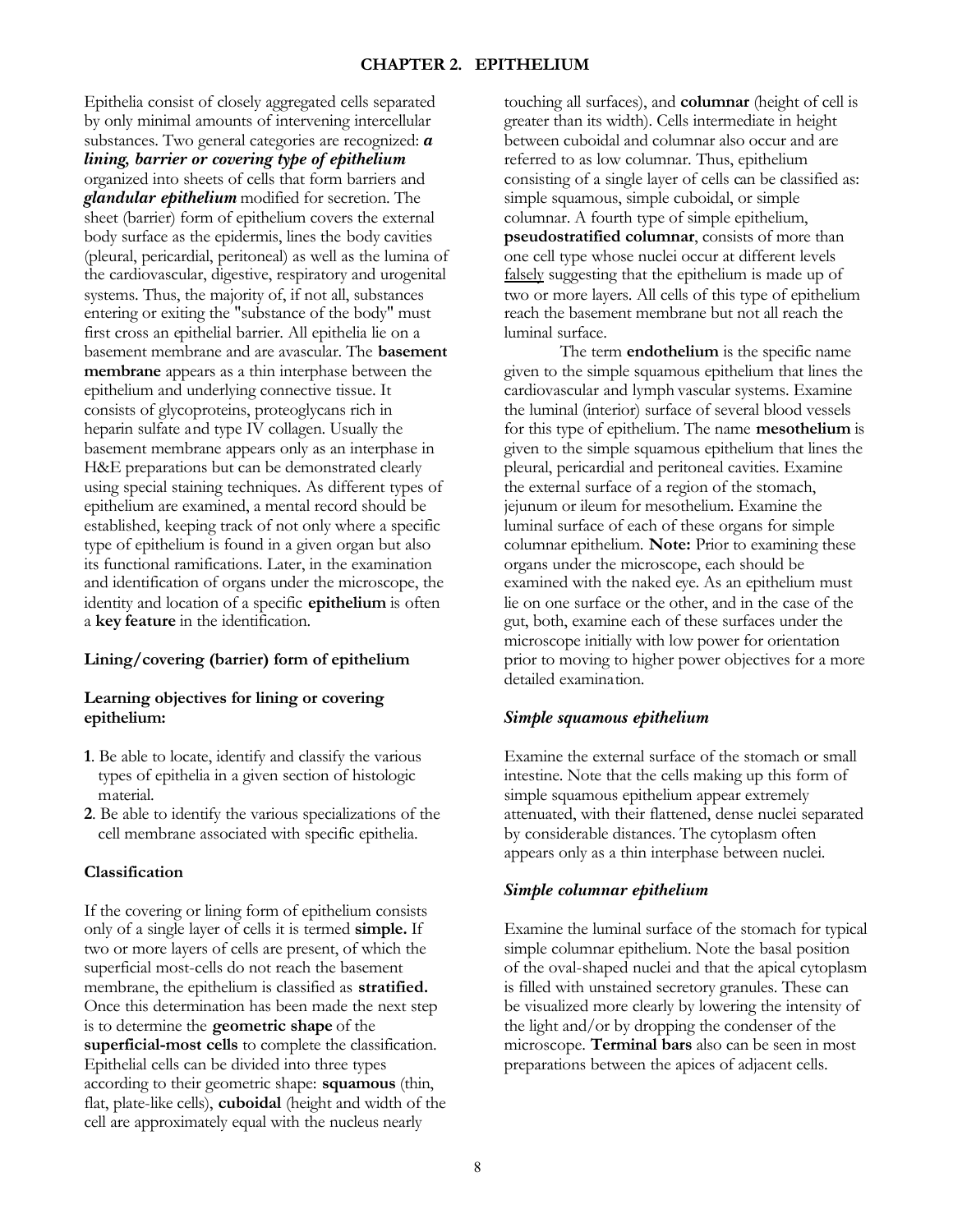They appear as minute, dense-staining short bars and represent the light microscopic appearance of the three part junctional complex (zonula occludens, zonula adherens, macula adherens) seen with the electron microscope. Examine a textbook illustration (electron micrograph) of this important junctional specialization. Examine the luminal surface of a region of small intestine. Note that it, like the stomach, is lined by a simple columnar epithelium. Carefully examine the intestinal lining epithelium and identify the **striated (microvillus) border** on the apical surface. Terminal bars also may be seen between the apices of cells forming this epithelium, as well as most other simple columnar or cuboidal epithelia.

### *Simple cuboidal epithelium*

This type of epithelium is best seen in a section of kidney medulla, which also contains numerous tubules lined by either a simple columnar or simple squamous epithelium. Tubules lined by either simple squamous, simple columnar or simple cuboidal should be identified and compared. The nuclei of cells in a good simple cuboidal epithelium should nearly touch apical, basal and lateral cell membranes. As different tubules are examined, several examples of "low columnar" will also be encountered.

*Sketch and compare tubules formed by classic examples of the three types of simple epithelia observed.*

#### *Stratified squamous epithelium*

Stratified squamous is the most common of the stratified epithelia. A good example of stratified squamous is the epidermis of skin. Once again, examine the slide visually, noting the surface on which the epithelium rests, then examine it under low power. Note the presence of additional components of the skin but do not examine them at this time. Select an area of epidermis and examine it carefully under increased magnification, beginning at the basal surface. It should be quite obvious that this form of epithelium is multilayered and consists of cells that vary in their geometric shape. Cells resting on the basement membrane are columnar in shape whereas those above assume a more spindle-shaped configuration. In the outermost (superficial) layers, the cells become flat and plate-like, ie. squamous. Despite the large number of cells with different shapes, recall that the classification scheme remains based on two questions:

**1.** Are two or more layers of cells present, the outermost of which is not in contact with the basement membrane?

**2.** What is the geometric shape of the superficial-most cells?

Thus, the classification must be stratified squamous. In the case of the epidermis the superficial most cells also undergo a transformation, known as **keratinization**. As a result of this process, cells loose their nuclei and the cytoplasm becomes filled with a proteinaceous material called **keratin**. These transformed dead cells lie immediately above the intact layer of squamous cells. When this type of surface feature is present, it is usually incorporated into the terminology of the classification scheme of the epithelium. Thus, in the case of the epidermis, the complete classification of the epithelium would be **keratinized stratified squamous epithelium**. Repeat this exercise examining the epithelium lining the lumen of the esophagus. This epithelium lacks the layer of keratin on its luminal surface. Therefore, it is classified as a **non-keratinized (wet) stratified squamous epithelium**. The term wet is often used when this type of epithelium makes up a portion of a mucous membrane or lines a moist environment. Note the presence of intact nuclei in cells comprising the superficial most layer of this form of stratified squamous epithelium.

*Compare the overall thickness of this epithelium with that of the epidermis and make a labeled sketch of each.*

## *Stratified cuboidal*

This type of epithelium is limited in distribution to regions of ducts from larger glands where there is a transition from a simple epithelium into a stratified epithelium. Stratified cuboidal epithelium also lines the ducts of sweat glands. Sweat glands are coiled tubes comprised of epithelial cells that extend from the base of the epidermis into the tissue of the underlying dermis and hypodermis. Because of their coiled nature, a profile of an entire sweat gland is rarely if ever encountered in sectioned material. Using the lowpower objective, scan the tissue beneath the epidermis in a section of skin looking for groups of small circular and oval profiles. These cellular profiles are often encountered surprisingly deep within the underlying tissue. Two profiles will be encountered: one light staining, the other subtlety darker staining. The more darkly stained portion of the tubule is the duct region of the sweat gland. Confirm that the duct region consists of a stratified cuboidal epithelium, two cells thick, which surrounds a minute central lumen.

*Sketch the duct region of a sweat gland to illustrate a stratified cuboidal epithelium.*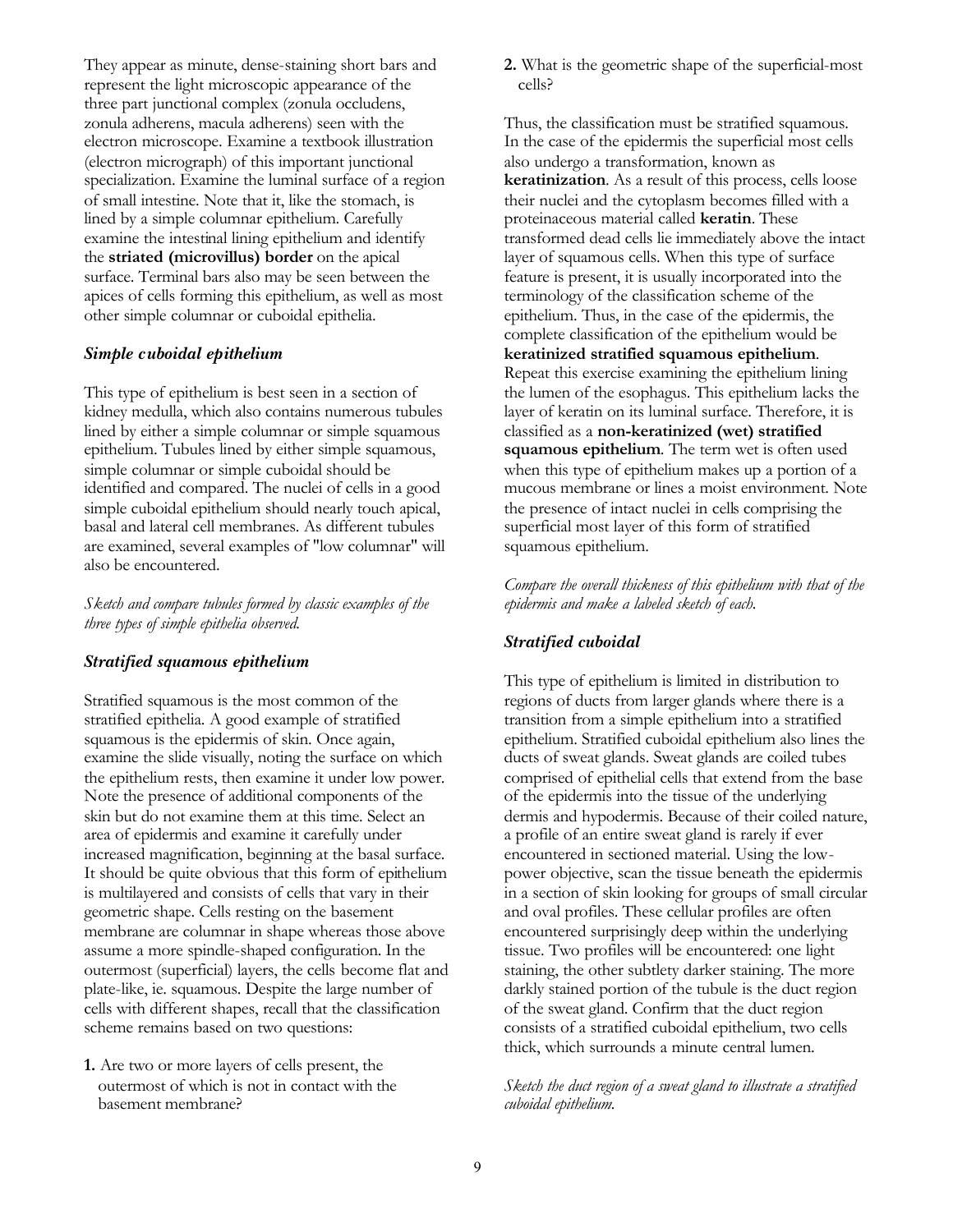#### *Stratified columnar*

Like stratified cuboidal, stratified columnar is restricted in its distribution confined primarily to the cavernous urethra, fornix of the conjunctiva and large excretory ducts of major glands. This epithelium is most conveniently observed in the large ducts of the parotid or submandibular gland. Examine one of these glands for the ducts only. They can be identified initially with the low-power objective by scanning the gland and looking for tubules with a very large luminal diameter. Once located, examine the wall of the duct and determine the nature of the lining epithelium. Is it stratified? Is the epithelium stratified cuboidal or stratified columnar? Both types will be encountered. Search the preparation until an example of each is found.

*Make sketches of two large ducts: one lined by stratified cuboidal, the other lined by stratified columnar.*

### *Pseudostratified columnar*

This type of epithelium is a simple form of epithelium as all component cells are in contact with the underlying basement membrane, thereby satisfying the definition of a simple epithelium. The cells vary considerably in height and not all reach the luminal surface. As a result, the respective nuclei are found at different levels within this epithelium and form what appears to be two or three layers of cells, falsely suggesting stratification, hence its name. Pseudostratified columnar epithelium is somewhat restricted in its distribution, being confined primarily, but not exclusively, to the conducting portion of the respiratory system and the excurrent ducts of the male reproductive system.

Examine the trachea and epididymis for examples of this type of epithelium. Examine the luminal surface of the trachea and note the height of the epithelium and the stratified appearance due to the position of component nuclei. With the high-power objective examine the epithelium in detail beginning at the base noting the different sizes and shapes of cells forming this epithelium. Scattered within this epithelial layer are unicellular exocrine glands known as goblet cells. **Goblet cells** are sandwiched among the other epithelial cells and usually have a drinking goblet (wineglass) shape. The base of this cell is usually very narrow and contains the nucleus. The apical region is expanded due to the presence of numerous mucin granules. The latter are unstained in H&E preparations and appear as clear vacuoles. With special mucin stains they appear solid and stain brilliantly. Examine the apical surface of the pseudostratified columnar epithelium for apical specializations called cilia. **Cilia**

appear as small tufts or hair-like structures protruding from the apical cell surface. When cilia are encountered they are usually included as a prefix in the name of the epithelium. Hence, the epithelium lining the trachea would be termed a *ciliated pseudostratified columnar epithelium*.

Examination of the epididymis with the lowpower objective reveals an organ that consists of several profiles of small tubules. In actual fact, the epididymis consists of one extensively coiled, elongated tubule. An appreciation of this fact at the start is of importance in developing three-dimensional mental reconstructions of images from twodimensional images examined under the microscope. Examine the pseudostratified columnar epithelium lining the epididymal tubule at increased magnification. Note that it consists of two distinct cell types: a small basal cell and a tall columnar cell known as the principal cell. The latter have elongate, branched microvilli extending from their apical surface, which are called **stereocilia**.

*Make a sketch of the ciliated pseudostratified columnar epithelium lining the trachea and compare it with an additional sketch illustrating the pseudostratified columnar epithelium lining the ductus epididymidis.*

## *Transitional epithelium*

Transitional epithelium is a stratified cuboidal type of epithelium found only in the urinary system. Examine this epithelium lining the interior of either the urinary bladder or ureter. Note the thickness of this epithelium and the large dome-shaped cells at the luminal surface. The latter may be binucleate.

### *Make a sketch of transitional epithelium from the lining of the ureter.*

### **Specializations associated with the cell membrane of epithelial cells**

## *Microvilli*

Closely re-examine the apices of cells forming the simple columnar epithelium lining the small intestine. Note the **striated (microvillus) border** found at this location. Next, find and examine the proximal convoluted tubule of the kidney. This tubule is found only in the renal cortex (the outer region of the kidney), is the longest tubule in the cortex (therefore exhibits the most numerous tubular profiles) and is the most granular and darkly stained tubule. The apices of cells forming the proximal tubule exhibit numerous microvilli closely packed together to form the **brush border** of light microscopy.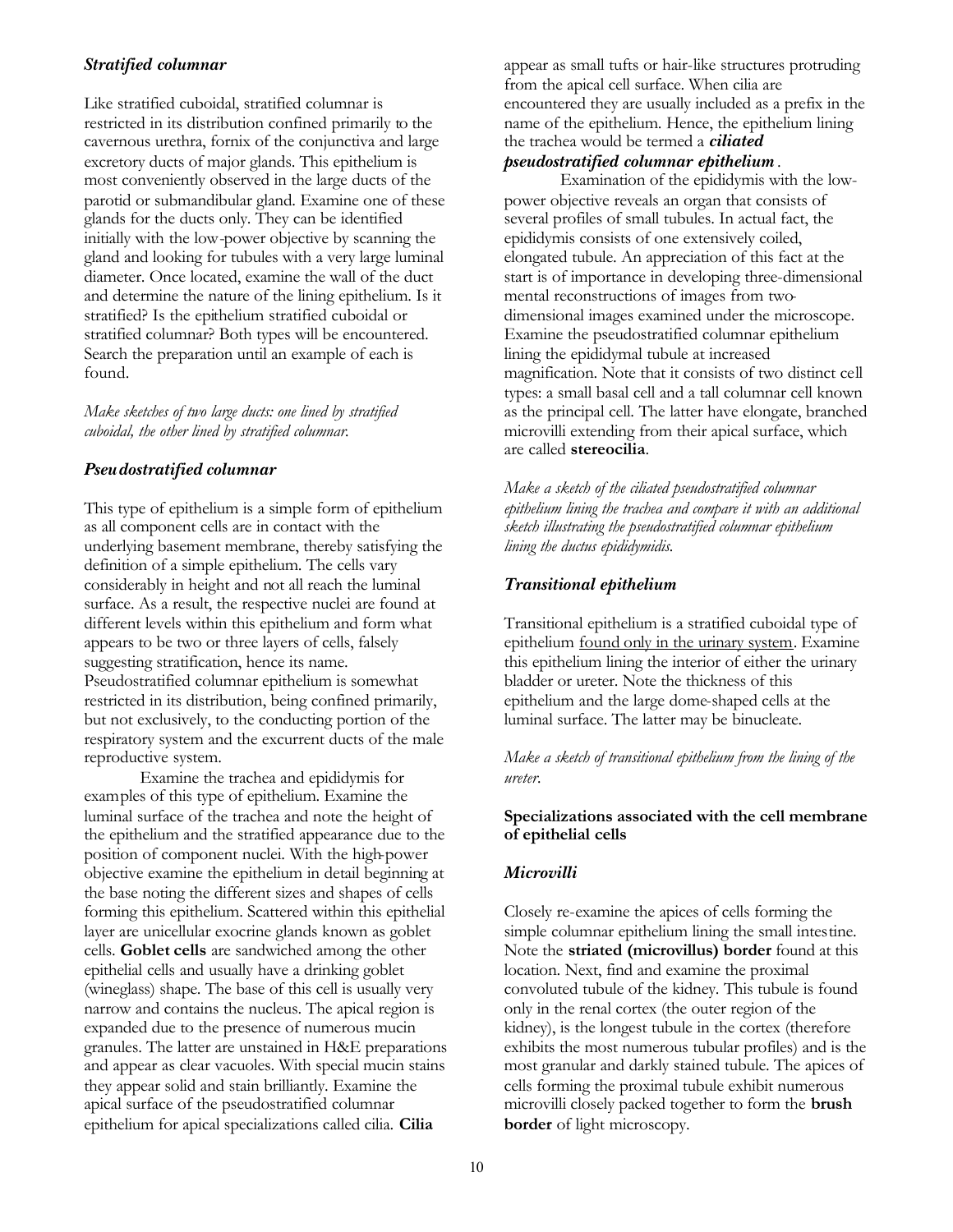Re-examine the **stereocilia** on the apices of the epithelial cells lining the tubule of the epididymis. Stereocilia are a thin, highly branched form of microvillus.

## *Cilia*

Re-examine the ciliated pseudostratified columnar epithelium lining the trachea. Note that individual cilia can be seen. If the preparation is good (particularly if the embedding medium is a plastic resin of some type) numerous **basal bodies** can be visualized in the apical cytoplasm immediately beneath the cilia and appear as a dense beaded line. Examine the ciliated simple columnar epithelium lining the oviduct for the same features.

*Make sketches comparing the apical specializations found on the epithelial surfaces examined above. In addition, examine several textbook illustrations of each apical specialization for their ultrastructural features.*

## *Basal striations*

Two organs that contain cells that show excellent examples of this specialization of the cell membrane are the distal convoluted tubules of the kidney cortex and the striated ducts of the submandibular gland. Reexamine the cortical region of the kidney with the lowpower objective for light-staining tubules. When examined at higher magnification note that these lighter-staining epithelial cells show distinct nuclear profiles and lack the microvillus border observed in cells forming the proximal convoluted tubules.

Careful examination of the basal cytoplasm of cells forming the distal tubule will reveal faint striations. The intensity of light in the microscope may have to be decreased and/or the condenser lowered to make the basal striations more visible. With special staining techniques (iron hematoxylin - which actually demonstrates mitochondria) the basal striations are dramatic. Basal striations represent a complex infolding of the basolateral cell membrane plus a parallel arrangement of associated mitochondria. Examine a section of submandibular gland for a smaller caliber duct within the lobules of the gland. The striated ducts are intralobular ducts and appear as numerous circular profiles with wide lumina within the glandular tissue. The epithelium lining these ducts is simple cuboidal to columnar in type, is light staining and agranular. Close observation of the basal cytoplasm using the same conditions as when examining the distal convoluted tubule of the kidney will demonstrate faint basal striations within cells making up the striated ducts. **Note**: these ducts were so named because of the basal striations. Examine a textbook electron micrograph of cells from the distal convoluted tubule of the kidney for basolateral infoldings. Compare these features with those seen with the light microscope.

## *Make a sketch illustrating this morphological feature.*

| Table 1. Location of epithelia. |                                                                |                         |  |
|---------------------------------|----------------------------------------------------------------|-------------------------|--|
| <b>Type of Epithelium</b>       | Location                                                       | Specialization          |  |
| Simple squamous                 | Endothelium, mesothelium, thin segment of loop of Henle, rete  |                         |  |
|                                 | testis, pulmonary alveoli, parietal layer of Bowman's capsule  |                         |  |
| Simple cuboidal                 | Thyroid, choroid plexus, ducts of many glands, lens epithelial |                         |  |
|                                 | cells, covering surface of ovary, corneal endothelium          |                         |  |
| Simple columnar                 | Surface lining epithelium of stomach, gallbladder, ducts of    |                         |  |
|                                 | several glands                                                 |                         |  |
|                                 | Surface lining epithelium of small and large intestines        | Striated border         |  |
|                                 | Proximal convoluted tubule of kidney                           | Brush border            |  |
|                                 | Distal convoluted tubule of kidney                             | <b>Basal</b> striations |  |
|                                 | Oviducts, uterus, small bronchi and bronchioles                | Cilia                   |  |
| Pseudostratified                | Trachea, major bronchi, eustachian tube                        | Cilia                   |  |
| columnar                        | Large excretory ducts of glands, portions of male urethra      |                         |  |
|                                 | Epididymis                                                     | Stereocilia             |  |
| Stratified squamous             | Esophagus, epiglottis, corneal epithelium, vagina              |                         |  |
|                                 | Epidermis of skin                                              | Keratin                 |  |
| Stratified cuboidal             | Ducts of sweat glands, large ducts of salivary glands          |                         |  |
| Stratified columnar             | Large ducts of glands, cavernous urethra                       |                         |  |
| Transitional                    | Restricted to urinary system: renal calyces to urethra         |                         |  |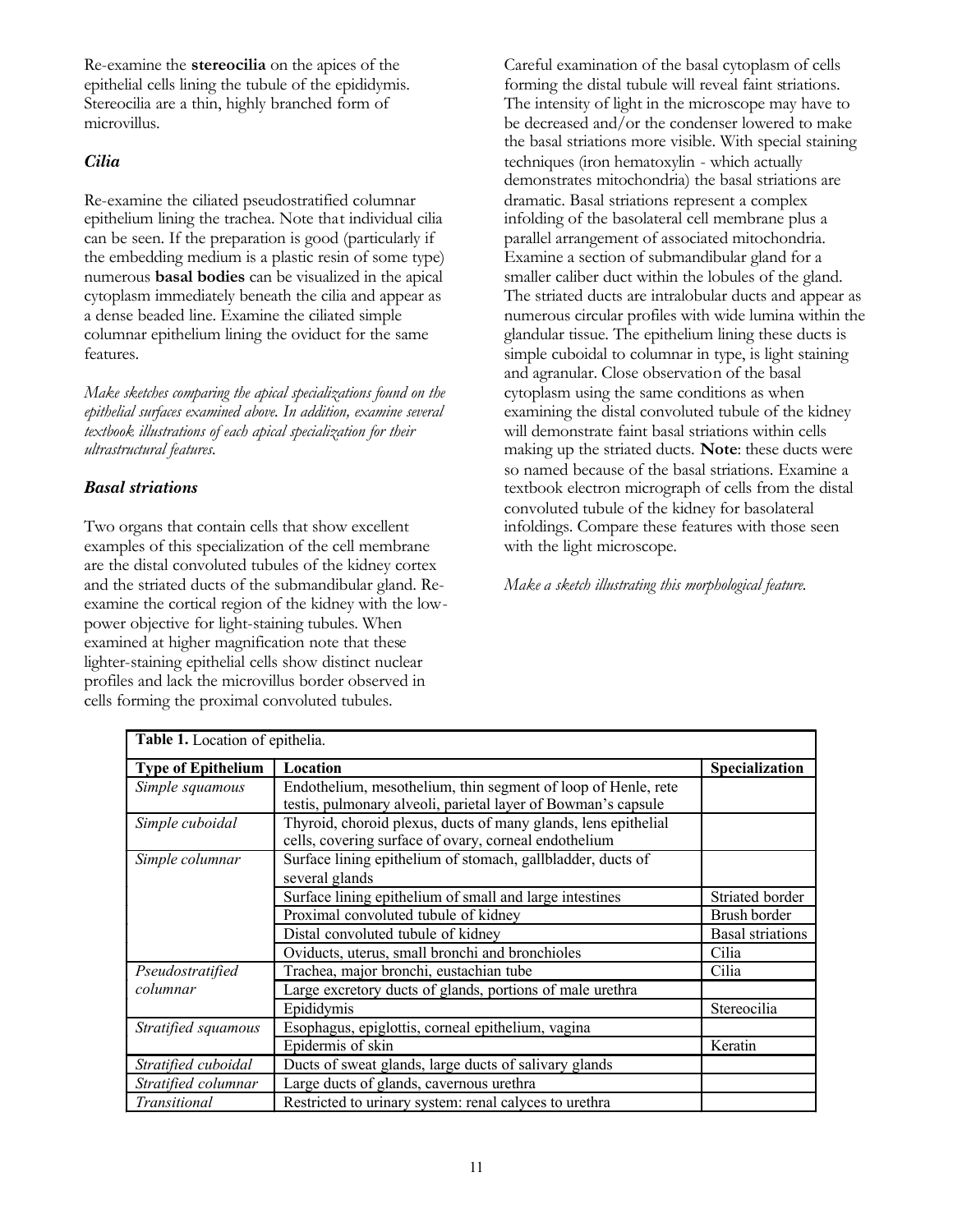#### **Glandular forms of epithelium**

Glands are comprised of epithelial cells specialized to synthesize and secrete a product of some type. A variety of different criteria can be used in the classification of glands. The simplest classification scheme is to divide the glands into **endocrine** (secretion into the lymph/vascular system) and **exocrine** (secretion onto an epithelial surface or into a duct) glands. A consideration of the endocrine glands will be presented later as a specific topic.

Exocrine glands can be classified further as to whether they are unicellular or multicellular. A classic example of a **unicellular exocrine gland** is the goblet cell. Re-examine the epithelium lining the intestine and trachea for goblet cells. Carefully study this cell, paying particular attention to its overall shape, position of the nucleus, and the apical accumulation of secretory (mucin) granules. Recall that the mucin granules, although unstained with the H&E preparation, can usually be visualized by lowering the intensity of the light and by lowering the condenser.

The majority of glands are **multicellular exocrine glands**. Multicellular glands can assume a wide variety of morphologies. They may occur as a small group of secretory cells that lie wholly within an epithelial layer, clustered about a small lumen. These are called **intraepithelial glands**. An example of this glandular organization can be found in the nonkeratinized stratified squamous epithelium lining the penile urethrae of the male reproductive system. Examine this lining epithelium. The intraepithelial glands (glands of Littré) appear as clusters of clear or light-staining cells within the more darkly stained lining epithelium. The nuclei of component secretory cells are generally compressed to the base and the apical portion of the cell is filled with unstained mucin secretory granules. A somewhat similar glandular organization is the **secretory sheet**. In this case, the cells form a continuous epithelial layer. An example of this type of multicellular gland is the gastric lining epithelium of the stomach. This glandular form consists of a simple columnar, mucous secreting epithelium that secretes directly into the lumen of the stomach. Examine this epithelial form again.

The majority of multicellular, exocrine glands secrete into a ductal system. These are classified according to the morphology of the ducts and how their secretory cells are arranged to form the secretory portion of the gland. If the **duct branches** the gland is classified as **compound**; if the **duct does not branch** the gland is classified as **simple**. The secretory cells of the gland may be arranged into **tubules** and/or **acini** (**alveoli)** (berry-like end pieces). Subsequent classification depends on the shape and

configuration of the secretory unit and whether these portions also branch. Thus, **simple glands** can be classed as simple tubular, simple coiled tubular, simple branched tubular, or simple branched acinar (alveolar). **Compound glands** are subdivided into compound tubular, compound acinar and compound tubuloacinar (compound tubuloalveolar).

## **Learning objectives for glandular epithelia and exocrine glands:**

**1**. Be able to classify glands according to their histologic organization, type of material secreted and manner in which material is secreted.

### **Simple glands**

### *Simple tubular glands*

Examine a section of colon with the low-power objective. Find and examine the luminal surface of this organ and note that it is lined by a simple columnar epithelium. Observe the large number of goblet cells. Identify tubular invaginations that extend from this epithelium into the underlying tissue. These are the simple tubular glands (intestinal glands) of the colon. The epithelium forming the walls of these glands is the same as that lining the surface. If the plane of section through the wall of the colon is at an oblique angle, the glands may appear as isolated oval or circular collections of columnar cells surrounding a tiny lumen. If the glands are cut parallel to their long axis, the lumen of the gland can be traced to that of the colon. Next, examine a section of small intestine. In the small intestine, the simple tubular intestinal glands open between the bases of fingerlike extensions of tissue covered by simple columnar (intestinal) epithelium called villi. Compare the glands at this location with those of colon. Note the numerous mitotic figures within the epithelium forming these glands.

*Draw and label a sketch of these structures, including the location of the simple tubular intestinal glands in a section of colon and small intestine.*

#### *Simple coiled tubular glands*

Re-examine the section of skin for eccrine sweat glands as an example of a simple coiled tubular gland. Using the low power objective examine the deep subcutaneous tissue far beneath the overlying keratinized stratified squamous epithelium for these glands. The duct is long, extending from the surface epithelium to deep within the underlying tissue.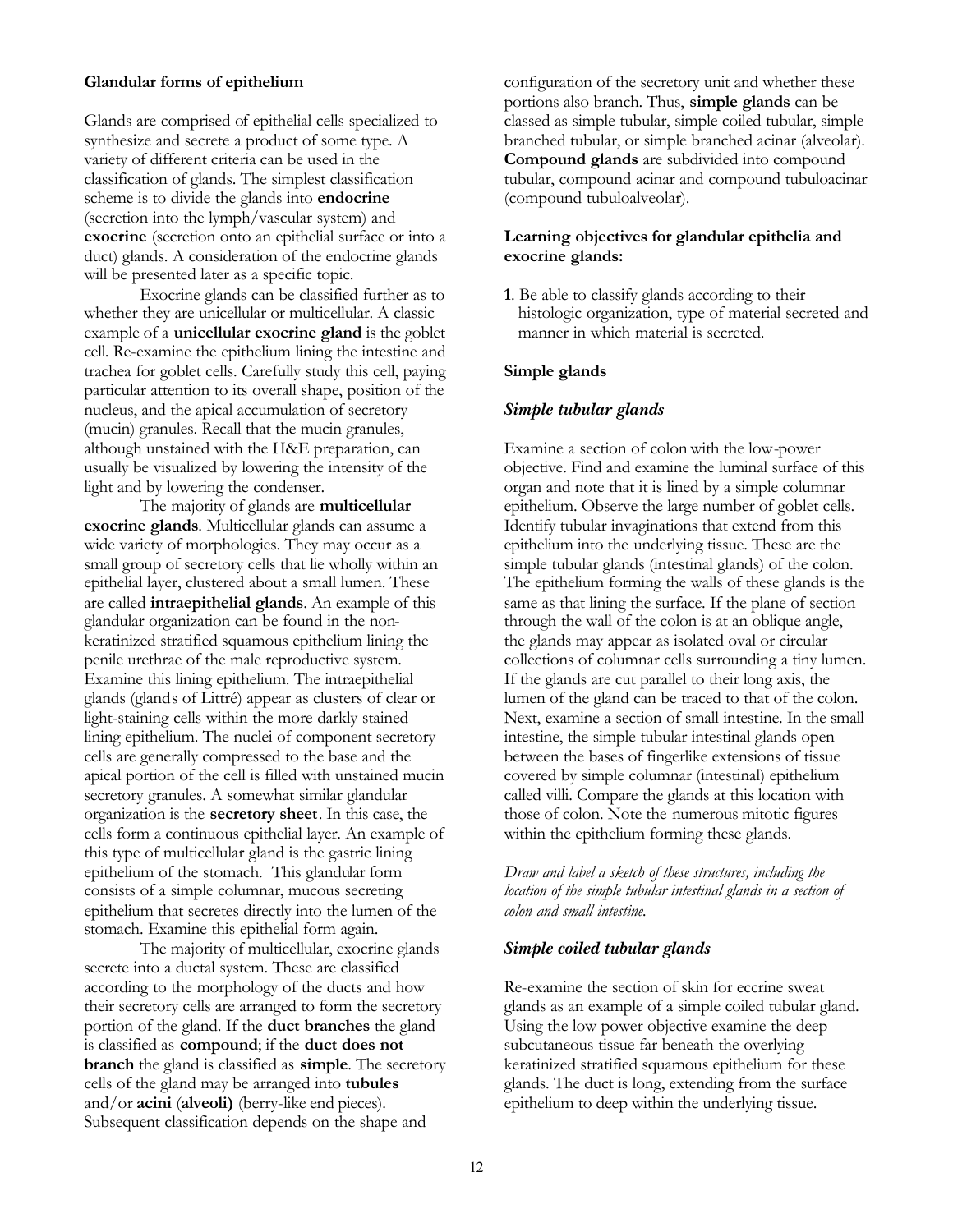The secretory portion ends as a highly coiled structure similar to that of a coiled snail shell. A section through such a unit results in several circular cross-sectional profiles. These are lined by lightly stained simple columnar epithelial cells. The ducts are more darkly stained and lined by stratified cuboidal epithelium.

### *Simple branched alveolar glands*

Continue to examine the preparation of skin for sebaceous glands. These glands are classified as simple branched alveolar glands and are almost always associated with hair follicles. The latter are invaginations of the epithelium into underlying tissue that produce and contain hair shafts. Study the sebaceous glands carefully. Note the presence of large flask-shaped secretory units, the alveoli. Alveoli of sebaceous glands consist of large cells filled with small lipid droplets, which gives them a light-staining, vacuolated appearance. Note that two or three alveoli drain into a single, short unbranched duct lined by stratified squamous epithelium. The duct empties into the lumen of an adjacent hair follicle. The overall three-dimensional shape of these glands is similar to a three or four leaf clover.

*Sketch, label and compare a simple coiled tubular sweat gland with a simple branched alveolar (sebaceous) gland of the skin (integument).*

## *Simple branched tubular glands*

Study a section taken from the pyloric region of the stomach. Identify the gastric pits. These are tubular invaginations of the gastric surface lined by simple columnar epithelium that extend into the underlying tissue. Emptying into the bottoms of the gastric pits are the pyloric glands, an example of simple branched tubular glands. Cells forming these glands have basal nuclei and a light/clear supranuclear cytoplasm that contains mucin granules. Note that in this glandular form, the duct remains unbranched (simple) and that it is the secretory tubule that branches.

*Sketch and label the subcomponents of a simple branched tubular gland from the pyloric region of the stomach.*

#### **Compound glands**

#### *Compound tubular glands*

Examine a slide of the duodenum and scan it carefully. Find the location of numerous light-staining, secretory tubules of the duodenal (Brunner's) glands within the intestinal wall. These glands are found in the tissue beneath the bottoms of the simple tubular intestinal

glands examined earlier in other regions of the intestinal tract. Now examine the duodenal glands at increased magnification. The terminal portions (secretory units) of the duodenal glands are branched, coiled and of uniform diameter. Component cells are light staining with basally positioned nuclei. The branching ducts are lined by a similar appearing epithelium to that forming the secretory units. The ducts of the duodenal glands unite with the bottoms of the overlying intestinal glands. Note the differences in the lining epithelium between glands where this transition occurs.

*Sketch and label a duodenal gland including its association with an overlying simple tubular intestinal gland.*

### *Compound tubuloacinar (alveolar) glands*

This type of gland represents the most common glandular organization of the compound glands. As an example, study a section of the submandibular (submaxillary) gland with the low-power objective identifying several important features. The gland is organized into lobes and lobules. These glandular subdivisions are limited by fibers of the surrounding connective tissue. Next identify the duct system. The ducts can be recognized by their round profiles, wide lumina, and the light-staining cytoplasm of component cells. The epithelial lining is usually simple cuboidal or simple columnar although stratified forms of both types can be found on occasion lining the very large ducts. Note that two categories of ducts can be recognized: intralobular ducts and interlobular ducts. The former occurs **within** the lobules and in the submandibular gland are the most numerous. The interlobular ducts are larger and occur **between**  lobules. The lining epithelium is usually simple cuboidal or simple columnar. Can basal striations be observed with increased magnification? Because the branched ductal system of the submandibular is well developed, numerous profiles of the ductal system are observed. Carefully examine the apices of cells forming the ductal epithelium. Note the minute, dense staining points between cell apices. These are terminal bars. Next, examine the secretory units of the submandibular gland and observe that two markedly different cell types makeup the tubules and acini (alveoli) of this gland. The most numerous are **serous cells**. Serous cells are characterized by a dark staining cytoplasm filled with numerous, distinct secretory granules. The basally positioned nuclei usually exhibit a round or oval profile. The less numerous cell type making up scattered tubules is the **mucous cell**. These cells are characterized by a white (clear) cytoplasm of frothy appearance. The latter is filled with unstained mucin granules.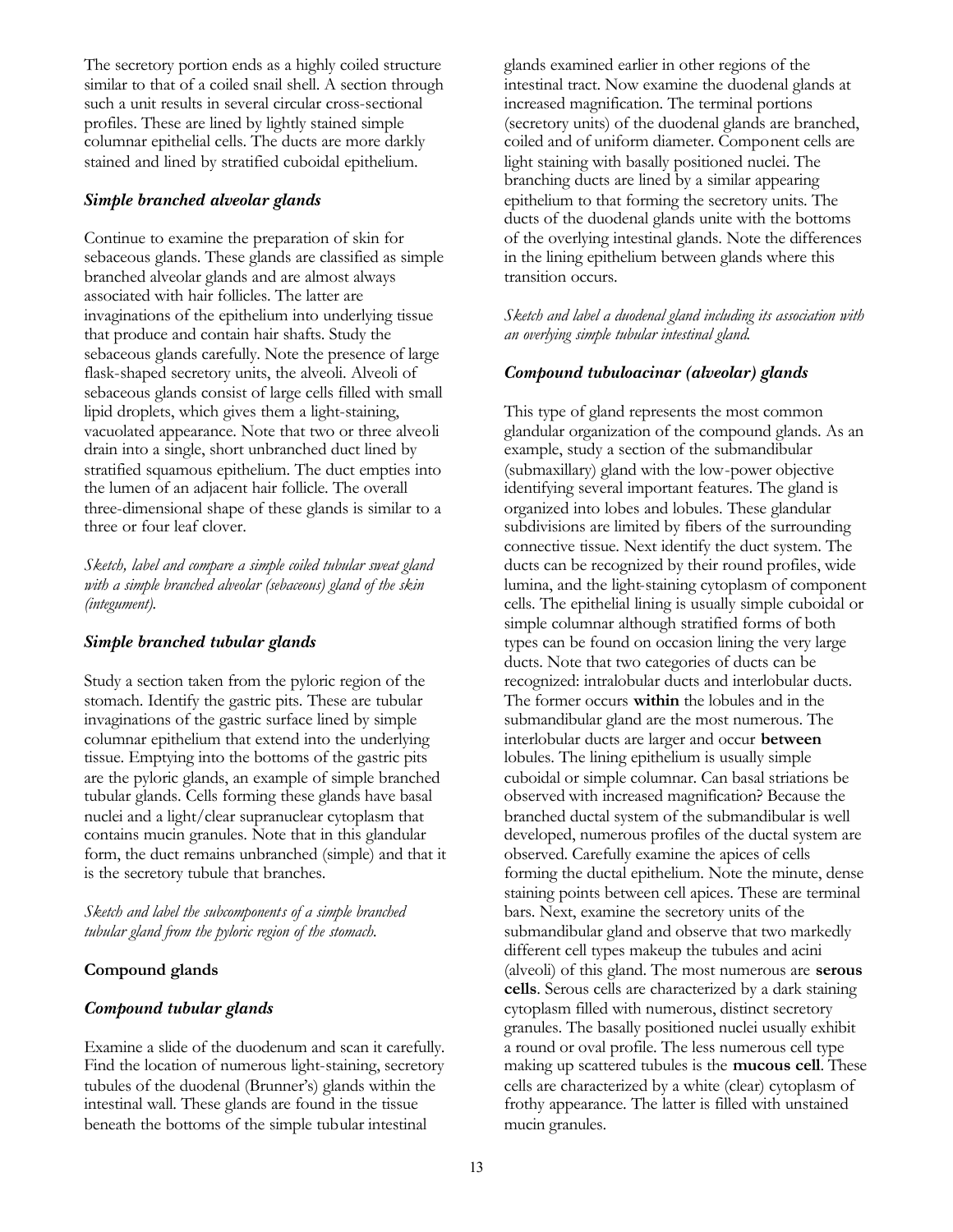Nuclei appear as darkly stained, compressed profiles positioned adjacent to the basal cell membrane. Some serous cells are organized into small units called **demilunes** that cap terminal regions of the scattered mucous tubules.

When both serous and mucous cell types make up the secretory units of a gland, the gland is often referred to as a **mixed gland**.

*Sketch and label the subcomponents of a lobe from the submandibular gland.*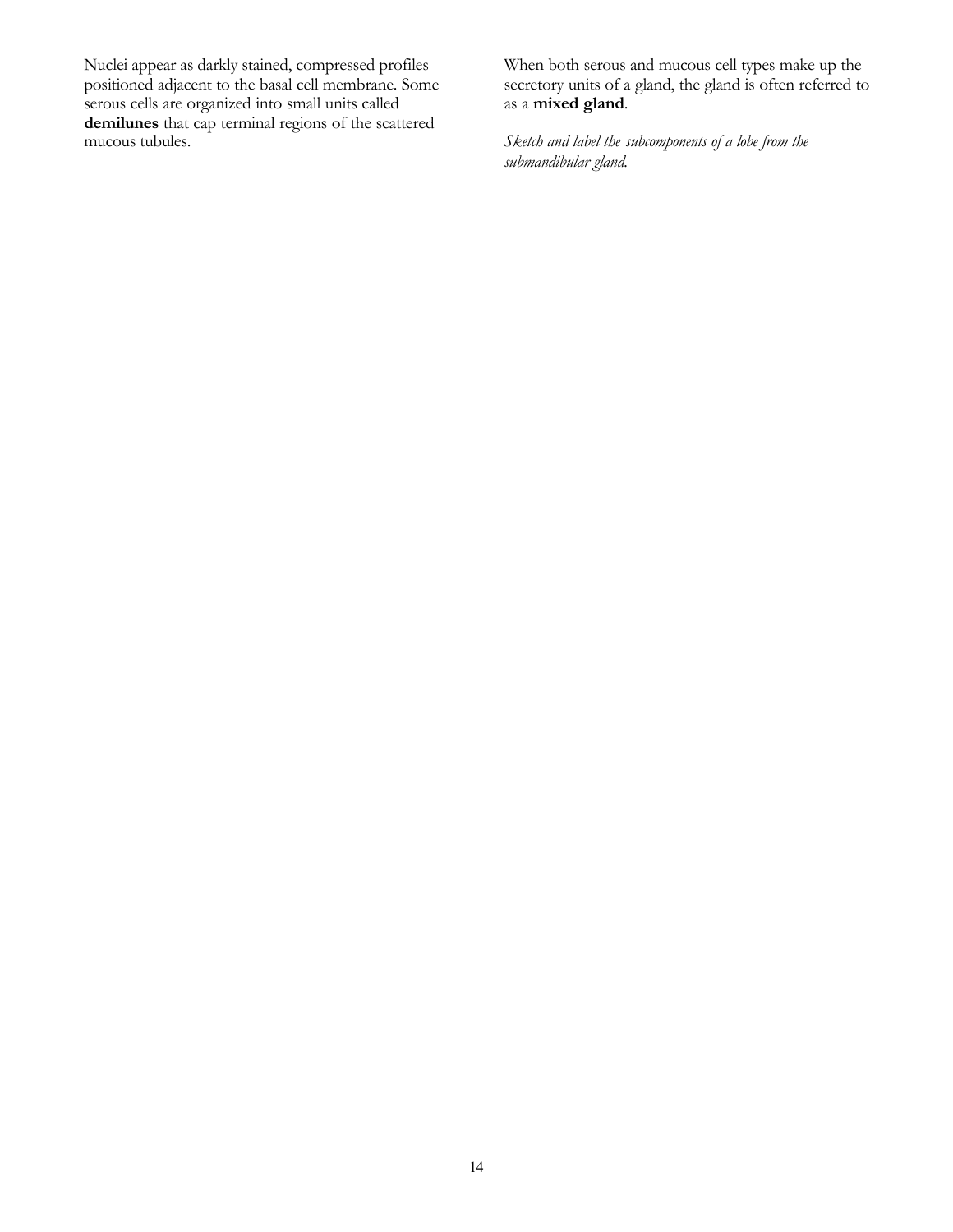It is important to realize from the onset that the connective tissues are classified according to the *type* and *arrangement* of the *extracellularmaterials* rather than features of the cellular components, as is true of epithelium. General connective tissues are classified as loose or dense according to whether the extracellular materials are loosely or tightly packed. **Loose** connective tissue can be subdivided further on the basis of special constituents such as adipose (fatty) tissue or a concentration of specific extracellular fibers. **Dense** connective tissue can be subdivided according to whether the extracellular fibers are randomly distributed (dense irregular connective tissue) or orderly arranged (dense regular connective tissue).

### **Loose (areolar) connective tissue**

Areolar connective tissue is a loosely arranged connective tissue that is widely distributed throughout the body. It consists of three extracellular fibers (collagen, reticular, elastic) in a thin, almost fluid-like, ground substance. The latter is not preserved in routine preparations and accounts for some, but not all, of the spacing observed between the fibrous and cellular components. Areolar connective tissue forms the **stroma** that binds organs and the components of organs together. It forms helices about the long axes of expandable tubular structures, such as the gastrointestinal tract and other visceral organs, the ducts of glands, and blood vessels.

## **Fibers of connective tissue**

## **Learning objectives for connective tissue fibers:**

- **1**. Be able to identify and distinguish between the three types of connective tissue fibers.
- **2**. Be able to classify general connective tissues according to the arrangement of their extracellular fibers.

**Collagen fibers** are present in all connective tissues, vary in thickness from 1 to 10  $\mu$ m and are of undefined length. In H&E preparations they stain a pink or pink-orange color. Because of the proteinaceous subcomponents these fibers, dependent on the dye used in staining, they can also be stained blue, green, yellow or red. Examine the dermis of skin (that region underlying the keratinized stratified squamous epithelium [epidermis]) for collagen fibers. Note the variation in size and the wavy, homogeneous appearance of the pink-orange staining collagen fibers. The majority of oval, densely staining nuclei in the

field are those of associated **fibroblasts** that secrete and maintain the collagen fibers. The extent of the fibroblast cytoplasm usually cannot be seen in H&E preparations and what is actually visualized are fibroblast nuclei. Examine the external surface of a medium-sized (named) vessel for collagen fibers and fibroblasts. If available, examine a spread preparation of loose areolar connective tissue for collagen fibers and fibroblasts. The advantage of this type of preparation (usually a portion of a mesentery) is that it is not a section of tissue but rather an intact tissue, which is thin enough to allow the transmission of light. Examine the fibroblasts carefully, first noting their oval-shaped nuclei and then their associated cytoplasm. In these preparations the extent of the fibroblast cytoplasm can often be traced for considerable distances. Note that the fibroblasts lie immediately adjacent to, or on, collagen fibers, which stain lightly (a light pink in most preparations). Close observation of some fibroblast nuclei will reveal a light appearing strip crossing the blue-stained fibroblast nuclei. These strips are collagen fibers as seen against the stained chromatin background of the fibroblast nuclei. Return to a section of skin and re-examine the dermis with low power. Note, once again, that it forms a thick interwoven layer beneath the overlying epithelium. At increased levels of magnification note that the abundant thick, collagenous fibers are interwoven to form a compact network. The dermis is a classic example of **dense irregular connective tissue**. Next, a longitudinal section of tendon or ligament should be examined in detail. Note the regular, precise arrangement of collagen fibers into bundles that run parallel to one another. Fibroblasts are the primary cell type present and occur in rows parallel to the bundles of collagen fibers. Fibroblast nuclei usually are the only feature of these cells visualized and appear elongate and densely basophilic. Tendons and ligaments are classic examples of **dense regular connective tissue**.

*Sketch and label the subcomponents of a region of dermis and tendon (or ligament). Illustrate the arrangement of collagen fibers and their association with fibroblasts. Examine an electron micrograph from a textbook illustrating the fact that each collagen fiber (type I) consists of banded unit fibrils, the smallest morphologically defined unit of collagen.*

**Elastic fibers** appear as thin, homogeneous strands that are smaller and of more uniform size than collagen fibers. Usually elastic fibers cannot be distinguished easily in routine H&E preparations and require special stains (orcein or Verhoeff's elastic stain) to make them visible.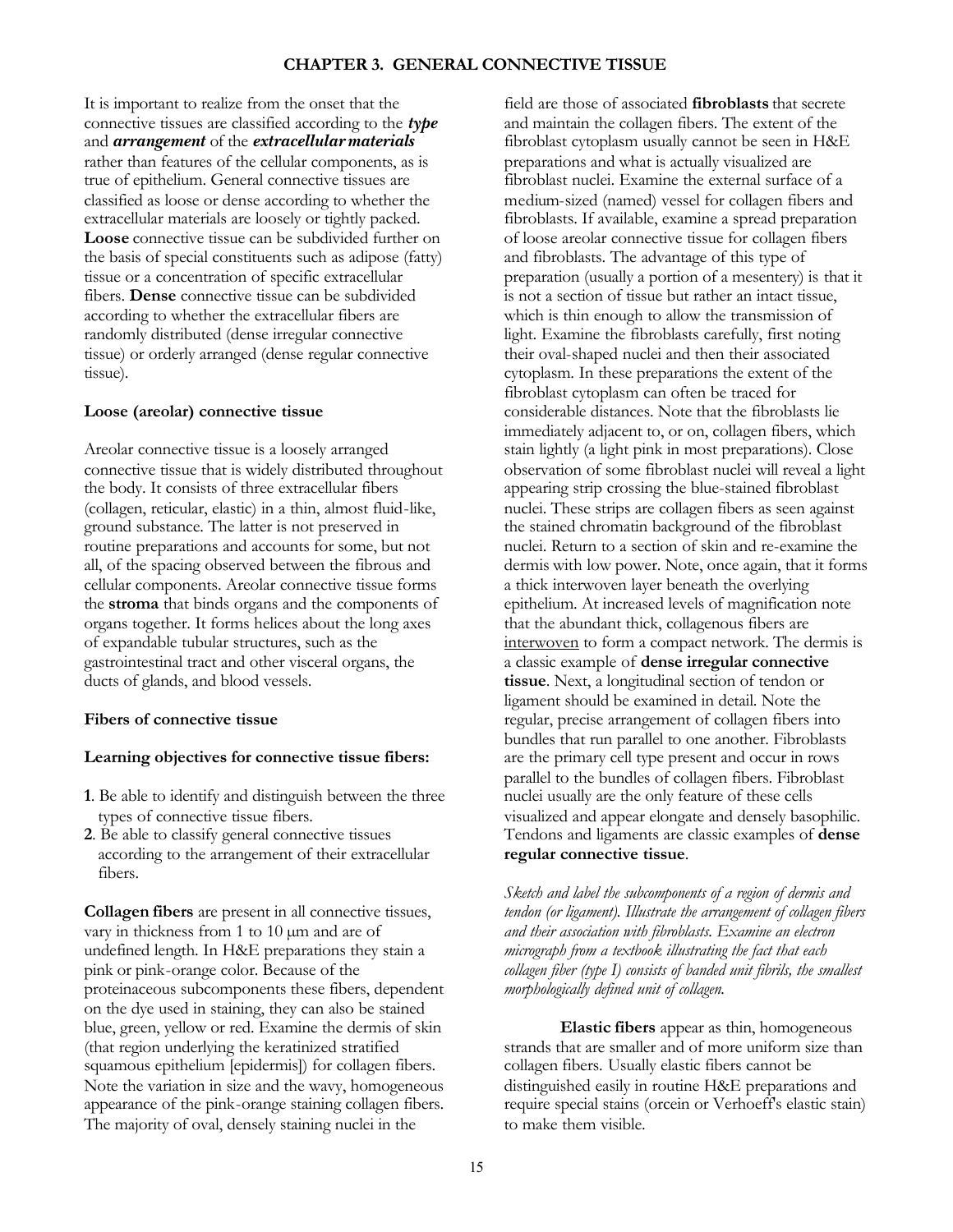If a spread preparation of loose areolar connective tissue stained to demonstrate elastic fibers is available, examine it carefully and note darkly stained, variously sized, thin cylindrical fibers coursing across the field. These are elastic fibers. Look for an elastic fiber that has been broken. Because of their elastic properties, broken fibers will form a highly undulated snarl much like broken elastic fibers of clothing (eg. stockings). If a specifically stained preparation is not available, elastic fibers can be visualized to some degree using the same morphological criteria as demonstrated by special staining. However, in this case the elastic fibers stain the same color as collagen fibers but are narrower (thread-like), smooth and homogeneous in appearance, and of more uniform diameter than collagen fibers.

Examine a section of a named (muscular) artery for elastic tissue. Locate the lumen of the vessel and examine the region immediately beneath the lining endothelium. Note the highly scalloped, homogeneous layer of elastic tissue (the internal elastic lamina) at this location. If the vessel is specifically stained for elastin, move through the vessel wall and examine it for other dark-staining elastic fibers of various sizes. Return to the vessel interior. The internal elastic lamina is not a fiber *per se* but a thick homogeneous sheet of elastin. Now, and in the future, when additional arteries are encountered in routine H&E preparations, examine these vessels for the **internal elastic lamina**. In routine preparations this highly scalloped appearing

membrane, although stained similar to collagen, has a slightly different refractive index. The appearance of the elastin can be made more visible by dropping the condenser of the microscope. Use the known position to locate and examine the negative image of the internal elastic lamina using this technique. Examine sections of any other tissue specially stained to demonstrate elastic fibers. Examine them in both longitudinal and transverse profiles. Note again the smooth, homogeneous nature of these darkly stained fibers. They often give a "copper wire-like" appearance when seen in sections of tissue.

**Reticular fibers**, like elastic fibers, are not seen in routinely prepared sections but can be demonstrated with silver stains or by the periodic acid-Schiff's (PAS) procedure. These are small fibers that form delicate networks and are a major component of the **stroma** that binds the cells of tissues and organs together. The most commonly used organs to demonstrate reticular fibers are the liver, kidney, spleen and lymph node where these fibers are especially prominent. With silver-stained preparations the reticular fibers stain black. Note the fine delicate network of fibers supporting the cellular components (**parenchyma**) of these organs.

*Make a sketch of reticular fibers and their association with parenchymal elements. Compare these fibers with a sketch of elastic fibers.*

| <b>Table 2.</b> Key histologic features of connective tissue fibers. |                                                                                                                                                                                         |                                                                        |  |
|----------------------------------------------------------------------|-----------------------------------------------------------------------------------------------------------------------------------------------------------------------------------------|------------------------------------------------------------------------|--|
| Fiber type                                                           | Light microscopic appearance                                                                                                                                                            | <b>Primary locations</b>                                               |  |
| Collagen fibers (type I collagen)                                    | Coarse fibers $0.5$ -10.0 $\mu$ m in<br>diameter, indefinite length, stain<br>with protein dyes                                                                                         | Tendon, ligament, dermis, fascia,<br>capsules, sclera, bone, dentin    |  |
| Reticular fibers (type III collagen)                                 | Delicate network of fine fibers,<br>must be stained specifically to be<br>demonstrated, usually by a<br>reduction of silver or the periodic<br>acid Schiff's (PAS) staining<br>reaction | Stroma of lymphatic organs, bone<br>marrow, glands, and adipose tissue |  |
| Elastic fibers                                                       | Smooth, homogeneous fibers of<br>varying diameter, must be stained<br>specifically to demonstrate well<br>(orcein or Verhoeff's stain)                                                  | Dermis, lung, arteries, organs that<br>expand                          |  |

#### **Cells of connective tissue**

General connective tissue may contain a wide variety of cell types. Some are indigenous (residents) of connective tissues; others are transients and migrate to and from the general connective tissue from the vasculature.

#### **Learning objectives for connective tissue cells:**

**1**. Be able to distinguish and identify the following cell types (both indigenous and transient cells) found within connective tissues: fibroblasts, macrophages, plasma cells, fat cells, mast cells, neutrophils, eosinophils and lymphocytes.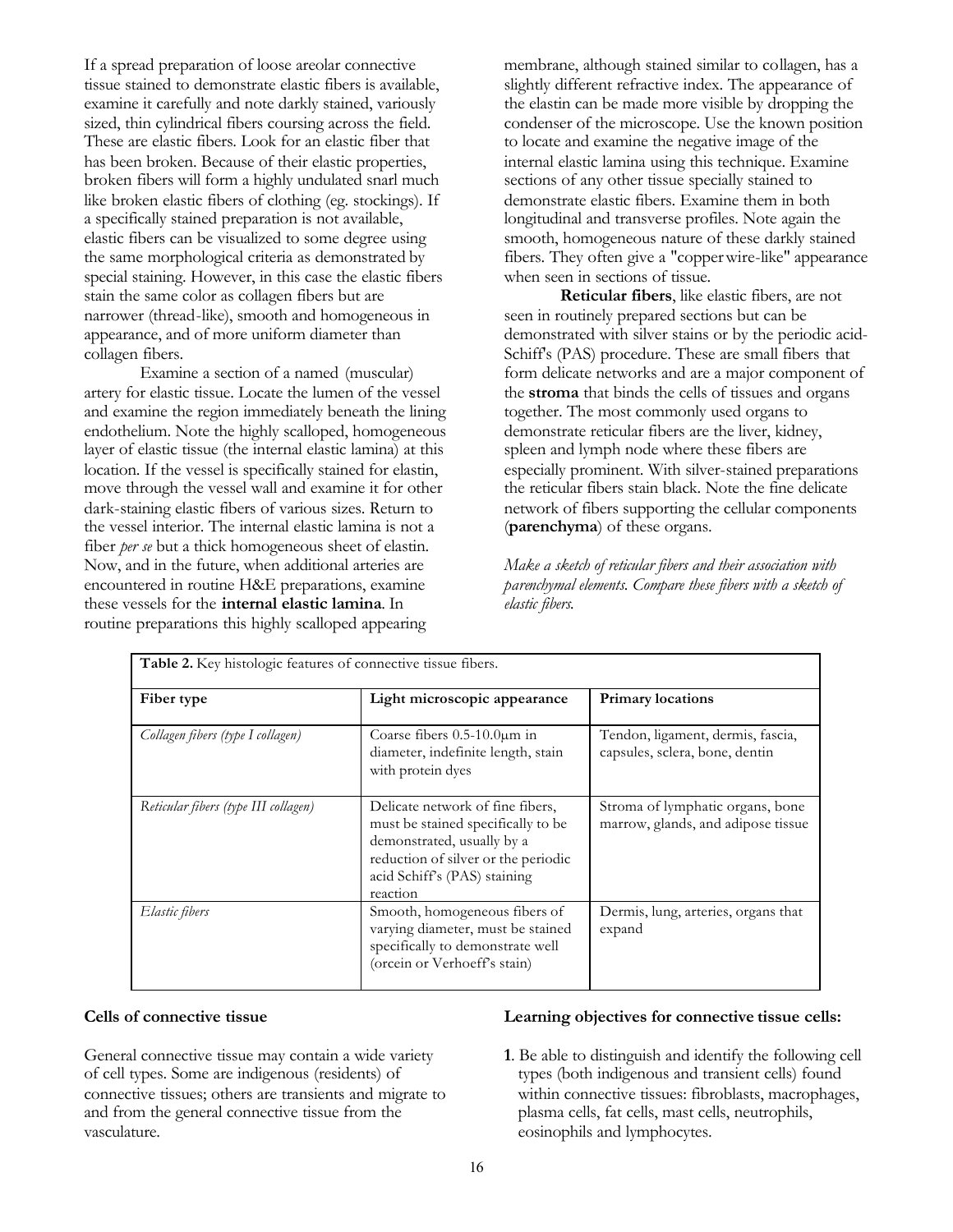#### **Indigenous cells**

**Fibroblasts** are the most common of the connective tissue cell types. They are large, spindle-shaped cells with elliptical nuclei. The boundaries of the cell are not seen in most routine preparations and the morphology and staining intensity of the nuclei vary with the state of activity. Active fibroblasts exhibit plump, lightstaining nuclei; nuclei of inactive fibroblasts appear narrow and densely stained. Re-examine preparations of dermis, tendon (ligament) and areolar connective tissue and compare fibroblast nuclei.

**Macrophages** are abundant in general areolar connective tissue. They are commonly described as irregularly shaped cells with blunt cytoplasmic processes and ovoid or indented nuclei that are smaller and stain more deeply than those of fibroblasts. In actual fact, unless macrophages show evidence of phagocytosis, they are difficult to distinguish from fibroblasts. If special preparations are available, utilizing tissues from animals injected with India ink or trypan blue, examine the areolar connective tissue or liver preparations for cells that have phagocytized the materials injected. These will be macrophages. One location in which to examine macrophages in a "natural" setting is the center (medulla) of lymph nodes. Examine a routinely prepared lymph node under low power. Note that its central region is lighter staining and consists of anastomosing cords of cells separated by wide spaces. Examine the cords of cells and the adjacent spaces carefully for large rounded cells with brown-gold colored particulate material within their cytoplasm. These are macrophages.

Continue to look carefully within the interior of the medullary cords of the lymph node and note numerous **plasma cells**. These cells appear somewhat "pear-shaped" with small eccentrically placed nuclei in which the heterochromatin is arranged into coarse blocks forming a **clock face pattern**. The cytoplasm is basophilic and a weakly stained or light area of cytoplasm often appears adjacent to the nucleus on the side facing the greatest amount of cytoplasm. This light-staining area is referred to as a **negative Golgi image**. If available, examine a section of lactating breast. The connective tissue surrounding the secretory units of this gland often contains numerous plasma cells. Plasma cells also are present in large numbers in the connective tissue (lamina propria) of the intestinal tract. Examine the connective tissue that lies between adjacent intestinal glands for both plasma cells and small lymphocytes. The latter show a round, dense nucleus and only a scant rim of cytoplasm.

**Fat cells** are specialized for synthesis and storage of lipid. Individual fat cells may be encountered throughout the loose areolar connective tissue or may accumulate in large numbers to form fat (adipose) tissue. In routine sections, fat cells appear large, round and empty due to the loss of a stored central lipid droplet during tissue preparation. The remaining cytoplasm appears only as a thin rim around a large empty central space and if the nucleus is encountered in these large cells, it lies flattened on one side of the cell. Groups of fat cells have the appearance of chicken wire or a honeycomb. Fat cells are abundant in the hypodermis of skin - that region of tissue lying beneath the dermis. Fat cells are also common in the loose areolar connective tissue around the perimeter of a lymph node. If the lymph node preparation has been stained to demonstrate reticular fibers, examine the delicate network of reticular fibers enveloping each fat cell.

**Mast cells** are large, ovoid cells 20 - 30 µm in diameter with large granules that fill the cytoplasm. The nucleus is oval or round in shape and centrally located. Mast cells are present in variable numbers in loose connective tissue and often accumulate along small blood vessels. Examine a mesentery or areolar spread preparation for these large granulated cells. The granules can be stained different colors depending on the dye used. In tissues embedded in a plastic resin and stained with H&E, mast cell granules stain a light red color. If sections of this type are available, examine sections of the stomach and intestinal tract. In either organ the outer supporting muscular wall and adjacent connective tissue components should be examined for mast cells. They will appear as oval-shaped cells or cytoplasmic fragments of cells packed with coarse redorange granules.

#### **Transient cells derived from blood**

Variable numbers of **leukocytes** constantly migrate into the connective tissues from the blood to carry out their specialized functions. **Neutrophils** are one type of leukocyte characterized by a multilobed nucleus and a faintly pink-staining cytoplasm. They are generally round in shape. Most often, the multilobed nucleus is the only prominent feature recognized when these cells are encountered in a section of general connective tissue. **Eosinophil** leukocytes also exhibit multilobed nuclei and are characterized by bright red (eosinophilic)-staining granules within the cytoplasm. Lymphocytes are smaller leukocytes (5 - 7 µm in diameter) characterized by a central, round nucleus surrounded by a thin rim of cytoplasm. In tissue, groups of lymphocytes appear only as collections of round, dark staining nuclei. Examine the outer, more darkly stained region (cortex), of a lymph node and thymus for these small darkly stained leukocytes. Examine the lighter-staining central region (medulla) of the thymus for mast cells and eosinophils.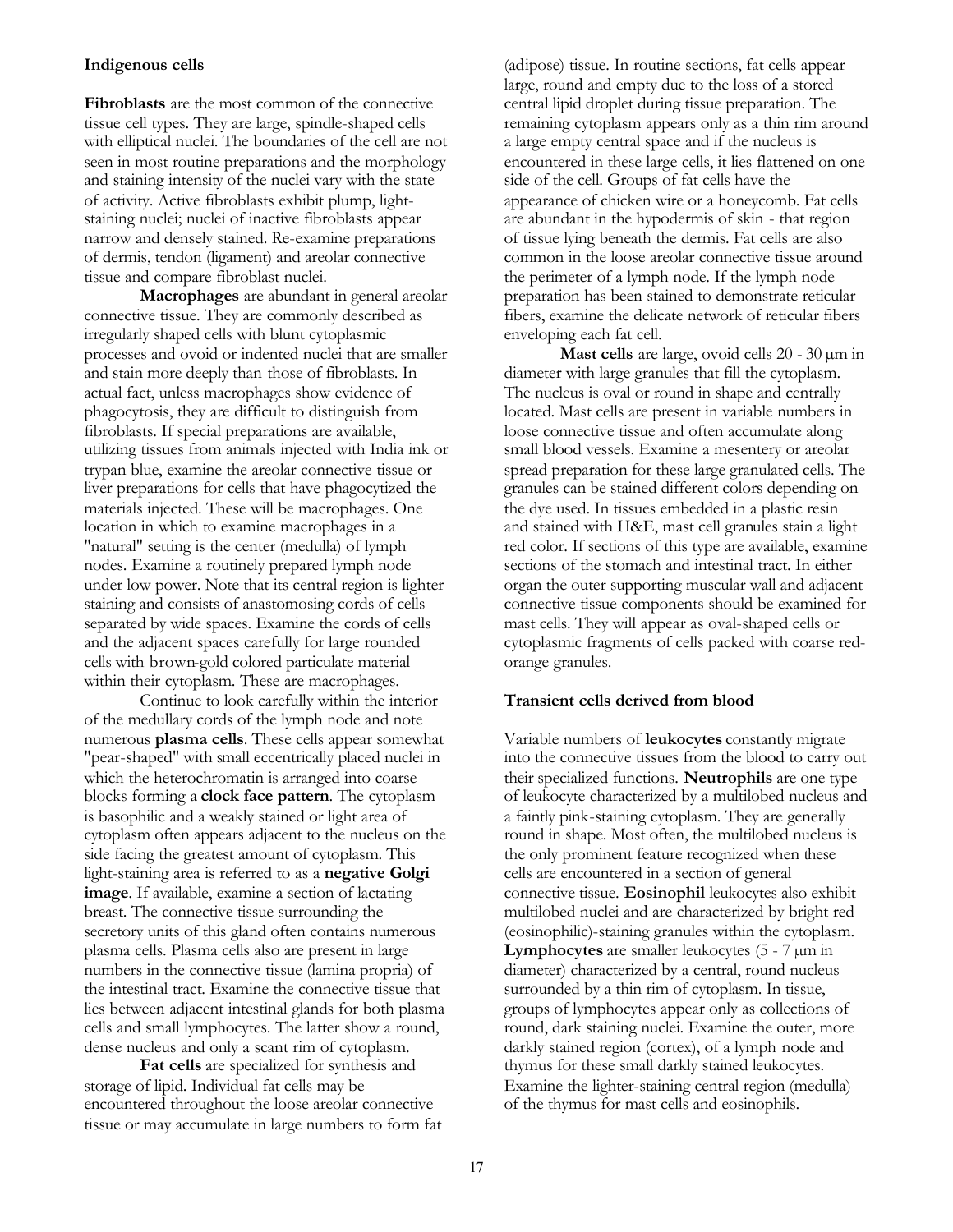## **Questions:**

In sections of plastic embedded material stained with H&E, the cytoplasmic granules of both mast cells and eosinophil leukocytes stain red. How can these two cell types be distinguished from one another? Clue: consider their size and the nuclear profiles.

| Cell types                       | Nuclear characteristics                                                         | Cytoplasmic characteristics                                                                                |
|----------------------------------|---------------------------------------------------------------------------------|------------------------------------------------------------------------------------------------------------|
|                                  |                                                                                 |                                                                                                            |
| Indigenous cells                 |                                                                                 |                                                                                                            |
| Fibroblasts                      | Oval, centrally placed, staining<br>intensity variable depending on<br>activity | Elongate, spindle- or stellate-<br>shaped cell; usually not clearly<br>distinguished is sectioned material |
| Unilocular fat cells (white fat) | Usually compressed at edge of cell,<br>staining variable                        | Forms a thin rim around a single,<br>large central lipid droplet                                           |
| Multilocular fat cells           | Central, spheroid, light staining                                               | Numerous lipid droplets, abundant<br>mitochondria                                                          |
| Mast cells                       | Central, spheroid to ovoid, may<br>show abundant heterochromatin                | Filled with secretory granules                                                                             |
| Macrophages                      | Large, ovoid, most frequently<br>indented                                       | Light staining, contains<br>phagocytosed material                                                          |
| Plasma cells                     | Usually eccentric, spheroid;<br>heterochromatin clumps may form<br>"clock face" | Basophilic, slate gray in color; may<br>show negative Golgi image                                          |
| <b>Transient cells</b>           |                                                                                 |                                                                                                            |
| Neutrophils                      | Polymorphonuclear, 3-5 lobes<br>common, chromatin dense                         | Light lilac staining granules                                                                              |
| Eosinophils                      | Polymorphonuclear, 2-4 lobes<br>common, chromatin dense                         | Bright red-orange granules fill the<br>cytoplasm                                                           |
| Lymphocytes                      | Single, spheroid, abundant<br>heterochromatin                                   | Thin rim, light transparent blue<br>staining                                                               |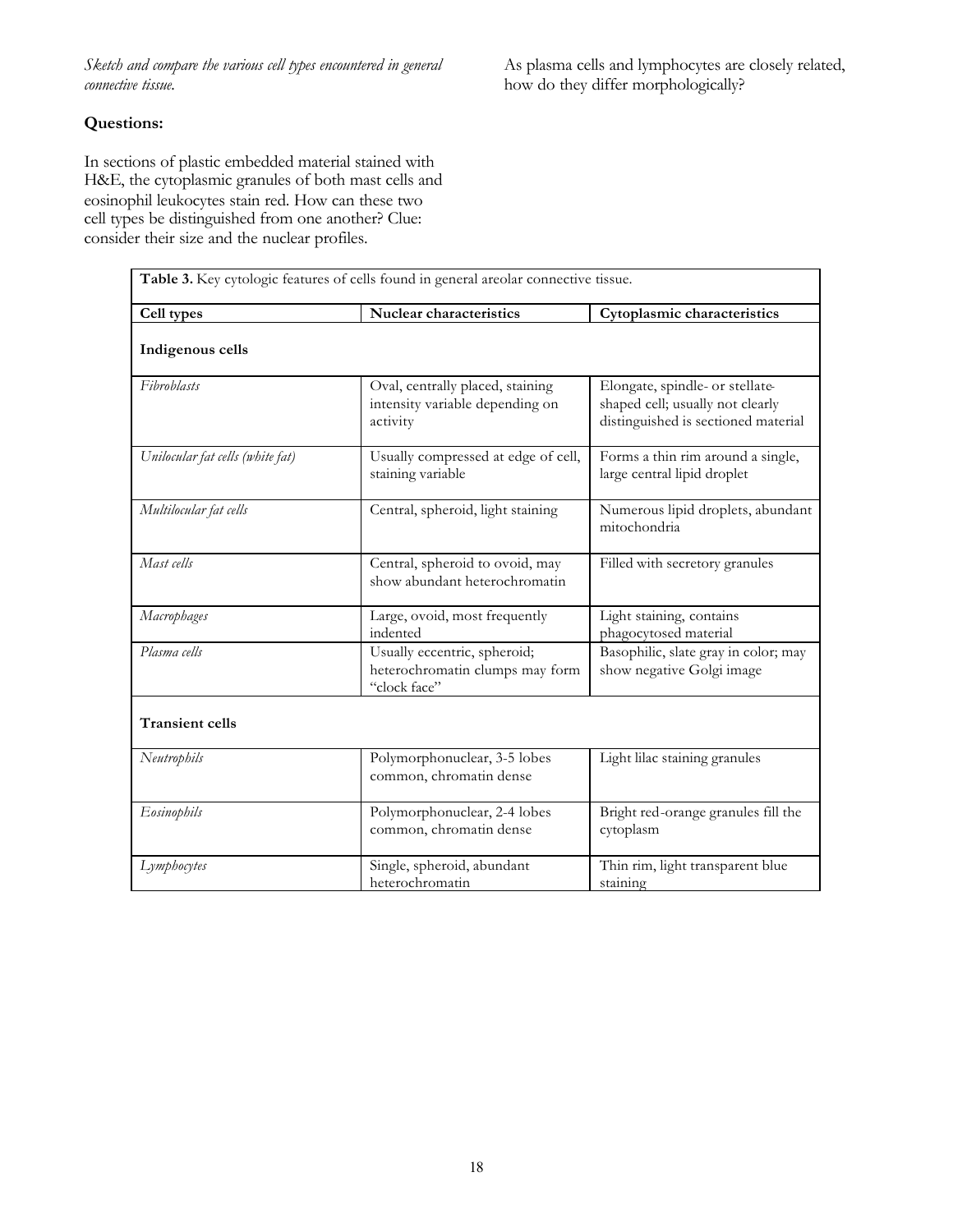## **Cartilage**

The classification of cartilage into hyaline, elastic or fibrous is based on the differences in the abundance and type of fiber within the matrix. **Fibers** and the **ground substance** constitute the **matrix** of cartilage.

## **Learning objectives for cartilage:**

**1.** Be able to identify the three types of cartilage (hyaline, elastic and fibrous (fibro) cartilage) and their subcomponents.

**Hyaline cartilage** is the most common type of cartilage and forms the cartilages of the nose, larynx, trachea, bronchi, costal cartilages and the articular cartilages of joints. Examine the trachea or another tissue that contains hyaline cartilage. In the trachea, hyaline cartilage appears as a large homogeneous mass of tissue with a glassy appearance. The matrix appears homogeneous because the ground substance and the collagen fibers (type II) embedded within it have the same refractive index. Scattered within the light-staining, homogeneous cartilage matrix are small spaces called **lacunae**. These spaces contain the cells of cartilage known as **chondrocytes**. Chondrocytes generally conform to the shape of the lacunae in which they are housed. Note that deep within the interior of cartilage the cells and their lacunae usually exhibit a rounded profile whereas near the surface (edge) they are elliptical and flattened with the long axis oriented parallel to the surface. Near the center, chondrocytes often occur in small clusters called **isogenous groups**. The more intensely stained matrix immediately around chondrocytes is termed the **territorial matrix**. The less densely stained intervening matrix is called the **interterritorial matrix**. Except for the free surfaces of articular cartilages, hyaline cartilage is enclosed in a specialized connective tissue membrane (sheath) called the **perichondrium**. The outer region of the perichondrium is formed by a well-vascularized, dense irregular connective tissue. The region adjacent to the cartilage matrix is more cellular and the transition into cartilage is imperceptible. The perichondrial cells adjacent to the cartilage retain the capacity to form new cartilage.

**Elastic cartilage** is more flexible than hyaline cartilage and is found in the epiglottis, external ear, auditory tube and some of the small laryngeal cartilages. Elastic cartilage differs from hyaline cartilage chiefly in that the matrix contains an abundance of elastic fibers. Elastic fibers form a dense, closely packed mesh that obscures the ground substance deep within the cartilage, but, beneath the

perichondrium, the fibers form a loose network and are continuous with those of the perichondrium. The elastic fibers of elastic cartilage, like those elsewhere, need to be specifically stained to be well demonstrated. Identify the perichondrium, matrix, lacunae and chondrocytes in elastic cartilage and compare them with similar structures found in hyaline cartilage.

**Fibrous (fibro-) cartilage** occurs in the symphysis pubis, intervertebral discs, in some articular cartilages and at sites of attachment of major tendons to bone. Fibrous cartilage **lacks a perichondrium** and merges into bone, hyaline cartilage or dense fibrous connective tissue. Fibrous cartilage represents a transition between cartilage and dense connective tissue. Typical chondrocytes enclosed in lacunae are found but only a small amount of ground substance is present in the immediate vicinity of the cartilage cells. **Chondrocytes** may **occur singly, in pairs or in short rows between** well defined bundles of **dense collagen fibers (type I)**.

*Make a sketch of the three types of cartilage and label their subcomponents.*

### **Bone**

Two forms of bone can be recognized by visual inspection: compact (dense) bone and cancellous (spongy) bone.

**Compact (dense) bone** forms the solid, continuous mass that forms the perimeter of the named bones of the skeleton. **Cancellous (spongy bone)** is formed by an interlacing network of bony rods called **trabeculae**. These branch and unite to form a three-dimensional system of bony rods separated by small communicating spaces that form the marrow cavity. Bone is covered, except over articular surfaces and where tendons and ligaments attach, by a fibroelastic connective tissue membrane called the **periosteum**. A similar, less fibrous membrane, the **endosteum**, lines the marrow cavity.

## **Learning objectives for bone:**

**1**. Be able to identify bone tissue and its subcomponents.

## **Compact bone**

The initial examination of compact bone should be done using a ground preparation rather than a histological section of bone as the microscopic detail of the **matrix** is much more pronounced.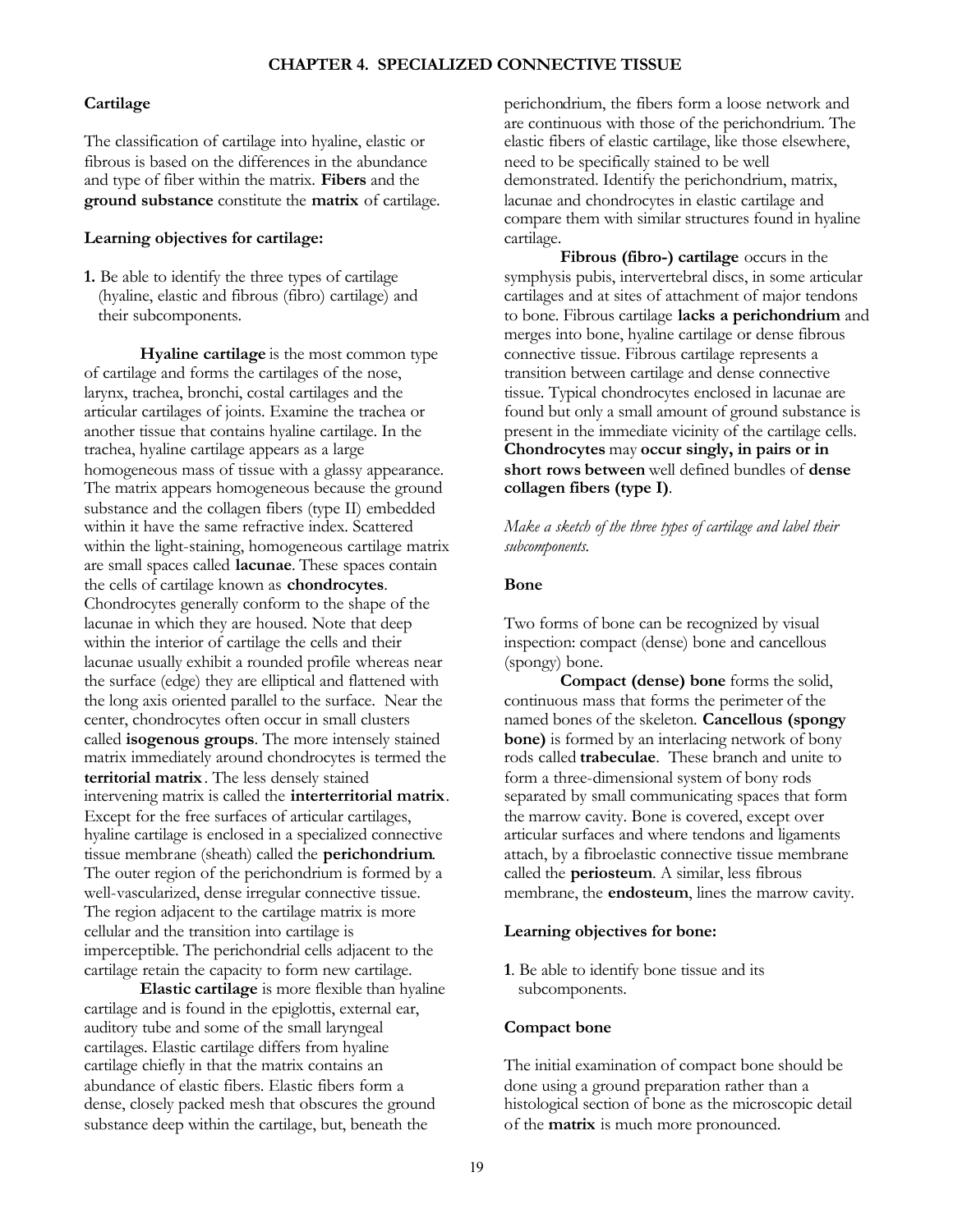Bone is characterized by the arrangement of its matrix into layers called **lamellae**. Small, ovoid spaces, the **lacunae**, occur rather uniformly between and within lamellae, each housing a single bone cell called an **osteocyte**. Minute tubules called **canaliculi** radiate from each lacuna, penetrate and cross lamellae to join with canaliculi from adjacent lacunae. In compact bone, lamellae show three configurations. In transverse sections, most are arranged concentrically into several cylindrical units, much like growth rings of a tree. The concentrically arranged lamellae surround a central space known as a **Haversian canal**. Each unit, consisting of 8 to 15 concentric lamellae that surround the central Haversian canal, is referred to as an **Haversian system** or **osteon**. Portions of additional lamellae can also be visualized filling in the regions between osteon units. These are called **interstitial lamellae**. At the external surface, several lamellae course around the entire external circumference of the bone. These are called the **outer circumferential lamellae**. A similar but less well developed system of lamellae (one or two lamellae in thickness) lines the interior surface adjacent to the marrow cavity and these are referred to as the **inner circumferential lamellae**. Close inspection of individual osteons will reveal that they are outlined by a refractile line of modified matrix, the **cement line**. Note that the cement lines are not traversed by canaliculi. It must be emphasized that when viewing a preparation of ground bone (pieces of bone ground thin enough to permit the transmission of light) **only the matrix is observed** and the lacunar spaces and canaliculi within it. To visualize the cells of bone and the vascularized connective tissues associated with bone (periosteum and endosteum) a decalcified, histologically cut and stained section of bone must be used. Identify all the features observed previously using the preparation of ground bone in a histologic section of bone. Note that the matrix, at initial inspection, appears smooth, homogeneous and stains a light pink-red. It appears similar to hyaline cartilage. On closer observation, however, note the organization of the matrix. **Lacunae** contain **osteocytes** and are organized in a circular pattern around a **central Haversian canal**. Using low power, scan the section and identify several osteon units. By lowering the intensity of light and lowering the condenser note that the lamellae are crossed by fine, unstained canaliculi which can be traced to lacunae and give the latter a very irregular shape. Carefully examine these features under high power. Use of the fine focus adjustment, focusing back and forth through the section, may be required to see these structures. Carefully examine several Haversian canals. Note that they contain a delicate connective tissue that contains at least two small blood vessels. In well-preserved specimens a layer of

flattened cells lines the limiting wall of the Haversian canal. These cells have osteogenic potential, ie, they can transform into bone-forming cells, osteoblasts, and can produce bone during the remodeling process. In addition, note the differences in diameter of the Haversian canals. Why is this? Is it related to the remodeling process? The delicate vascular connective tissue found within the Haversian canals is an extension of the endosteum, which also lines the marrow cavity. Compare the **endosteum** with the much thicker **periosteum** covering the external surface of bone. The outermost layer of the periosteum is dense irregular connective tissue with abundant collagen fibers, some elastic fibers, scattered fibroblasts and a network of blood vessels. The region of periosteum closest to bone is more cellular and consists of a loosely arranged connective tissue. Fibroblast-like cells immediately adjacent to the bone matrix are often called bone-lining cells or **osteoprogenitor cells**. If stimulated, they assume a cuboidal shape and synthesize and lay down new bone matrix. If this occurs these cells are termed **osteoblasts**. Some blood vessels leave the periosteum and enter the bone through **Volkmann's canals**. These are transverse canals that penetrate the bone from the endosteal and periosteal surfaces. Haversian canals on the other hand follow a longitudinal course parallel to the long axis of the bone and lie within osteons. Note that Volkmann's canals are not surrounded by concentric lamellae. Blood vessels passing through Volkmann's canals unite with those within the Haversian canals and link vessels in the marrow cavity and periosteum to the Haversian system. Large bundles of collagen fibers (**Sharpey's fibers**) enter the outer circumferential lamellae from the periosteum and firmly anchor the periosteum to bone. Re-examine both preparations of bone for both Volkmann's canals and Sharpey's fibers.

### *Sketch and label both a ground bone preparation and a section of decalcified bone. Compare and contrast the advantages and disadvantages of each preparation.*

In addition to osteocytes, two other cell types are directly related to bone: osteoblasts and osteoclasts. Both are most easily found in young or developing bone and should be examined in detail.

**Developing bone** can form directly in a primitive connective tissue (mesenchyme) by a process known as intramembranous ossification or by replacement of a pre-formed hyaline cartilage model, the process of which is called endochondral ossification.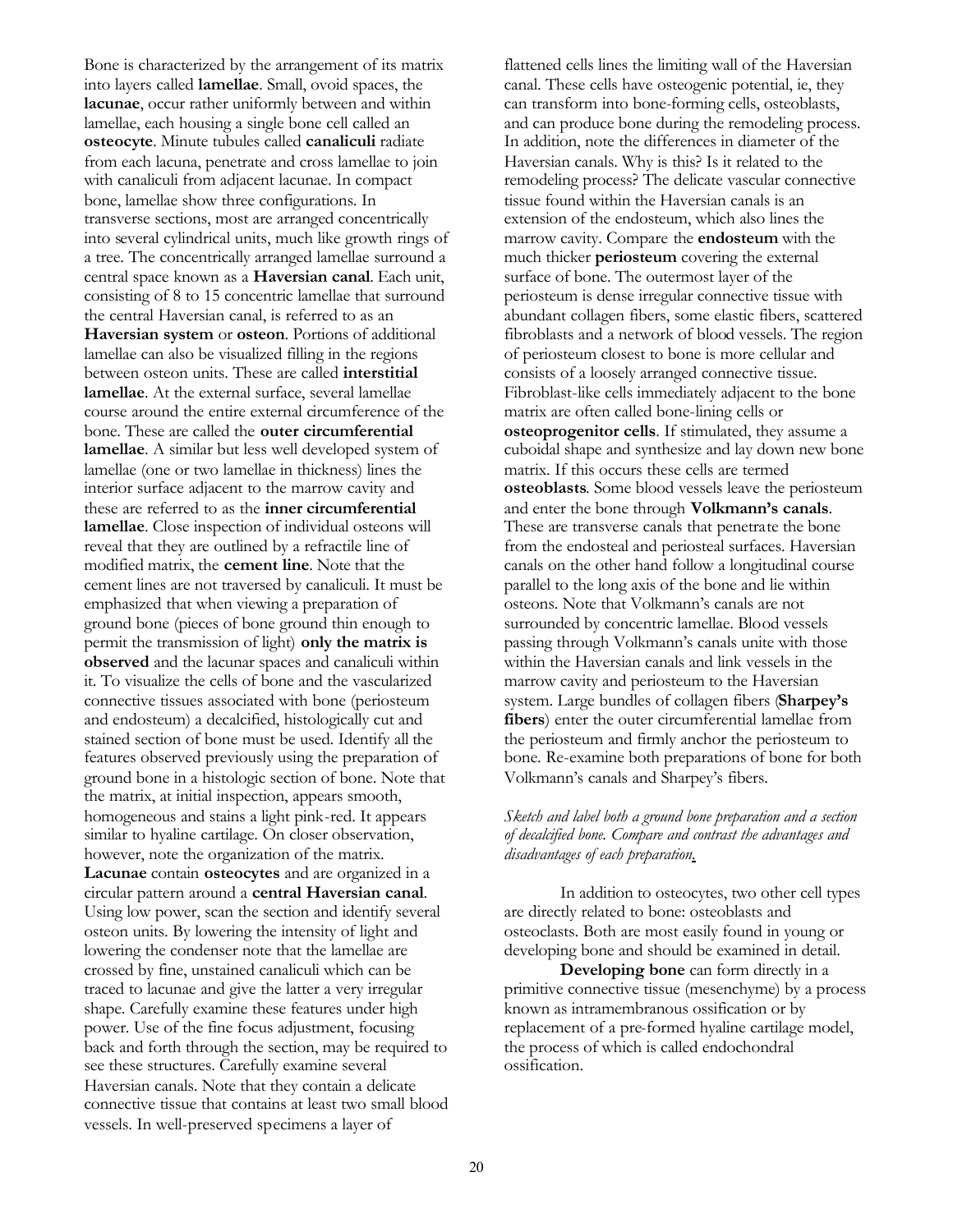#### **Learning objectives for developing bone:**

**1**. Be able to describe the process associated with membrane bone formation and be able to identify the microscopic detail associated with a developing membrane bone.

**2**. Be able to describe the process associated with endochondral bone formation and be able to identify the microscopic detail associated with a developing endochondral bone.

#### **Intramembranous ossification**

Flat bones of the cranium and part of the mandible develop by intramembranous ossification and, as a result, are often referred to as **membrane bones**. Examine a section of forming membrane bone at low power and note that much of the bone is of the cancellous, or spongy, type. Carefully examine several trabeculae of the cancellous bone at higher power. Note the layer of low cuboidal, basophilic cells covering the external surface of each trabecula. These are **osteoblasts**. Examination of the interior of a trabecula will reveal **lacunae with osteocytes**. In the same region note a thin layer of bone matrix immediately adjacent to the cuboidally shaped osteoblasts that stains lighter than the remainder of the trabecular bone matrix. This layer of unmineralized matrix is called **osteoid**. After a short period it becomes mineralized to form true bone. As new osteoblasts are recruited from osteoprogenitor cells, which resemble fibroblasts, in adjacent mesenchymal tissue, they produce osteoid and eventually become enveloped in their own matrix. When this occurs the osteoblasts are termed osteocytes. With development, the trabeculae continue to thicken by the addition of new bone on their external surface (appositional growth) and the spaces between some trabeculae are gradually obliterated. As bone growth encroaches on vascular spaces within the surrounding mesenchymal connective tissue, matrix is laid down in irregular, concentric layers around blood vessels to form **primary osteons**. The entrapped blood vessels and connective tissue form the contents of the developing, primitive Haversian canals. These newly formed osteon units then undergo remodeling.

*Identify and sketch several fields comparing one with the other and envision primary osteon formation.*

#### **Endochondral bone formation**

Bones of the extremities, pelvis, face, base of skull and vertebral column result from endochondral bone formation, a process that involves simultaneous removal of a precursor hyaline cartilage model and

formation of bone matrix. Cartilage does not contribute directly to the formation of bone but much of the process is concerned with the removal of the cartilage precursor. Initial indications of ossification of a long bone occur at the center of the cartilage model in the shaft or diaphysis. In this area, the primary ossification center, chondrocytes hypertrophy, their lacunae expand and the matrix between adjacent lacunae is reduced to thin, fenestrated partitions. Simultaneously, the perichondrium becomes more vascular and assumes an osteogenic function. A thin layer of bone called the **periosteal collar** forms around the perimeter of the altered cartilage and acts as a temporary splint. Blood vessels from the former vascularized perichondrium (now best termed periosteum) invade the degenerating cartilage as a **periosteal bud**. The connective tissue sheath that accompanies the invading blood vessels contains cells with osteogenic properties. As the cartilage matrix breaks down, lacunar spaces are opened up, become confluent, and narrow tunnels in the calcified cartilage matrix are formed. Blood vessels grow into these tunnels bringing with them osteogenic cells that align themselves on the surfaces of the calcified cartilage. The latter differentiate into osteoblasts and begin to lay down new bone matrix (osteoid). Thus, early trabeculae consist of a core of calcified cartilage covered by a shell of bone. These are removed through the activity of osteoclasts that appear on the bony shell. In this way, an expanding cavity is formed in the developing shaft. Support is provided by expansion of the periosteal collar, which becomes thicker and longer as the periosteum lays down new bone at the external surface. The process continues as an orderly progression toward **both ends** of the cartilaginous precursor. Several zones of activity can be distinguished in the remaining cartilage. Beginning at the ends furthest from the primary ossification center, these are as follows:

**Zone of reserve cartilage**. This area consists of typical hyaline cartilage with chondrocytes and their lacunae randomly arranged throughout the matrix.

**Zone of proliferation**. In this region chondrocytes actively proliferate and as a result chondrocytes become aligned in rows or columns separated only by a small amount of matrix.

**Zone of maturation and hypertrophy**. Here, cell division stops and chondrocytes mature and enlarge. Lacunae expand at the expense of the intervening matrix and the matrix between adjacent rows of chondrocytes becomes even thinner.

**Zone of calcification and cell death**. The matrix between and around the rows of chondrocytes becomes calcified and chondrocytes die, degenerate and leave empty lacunae.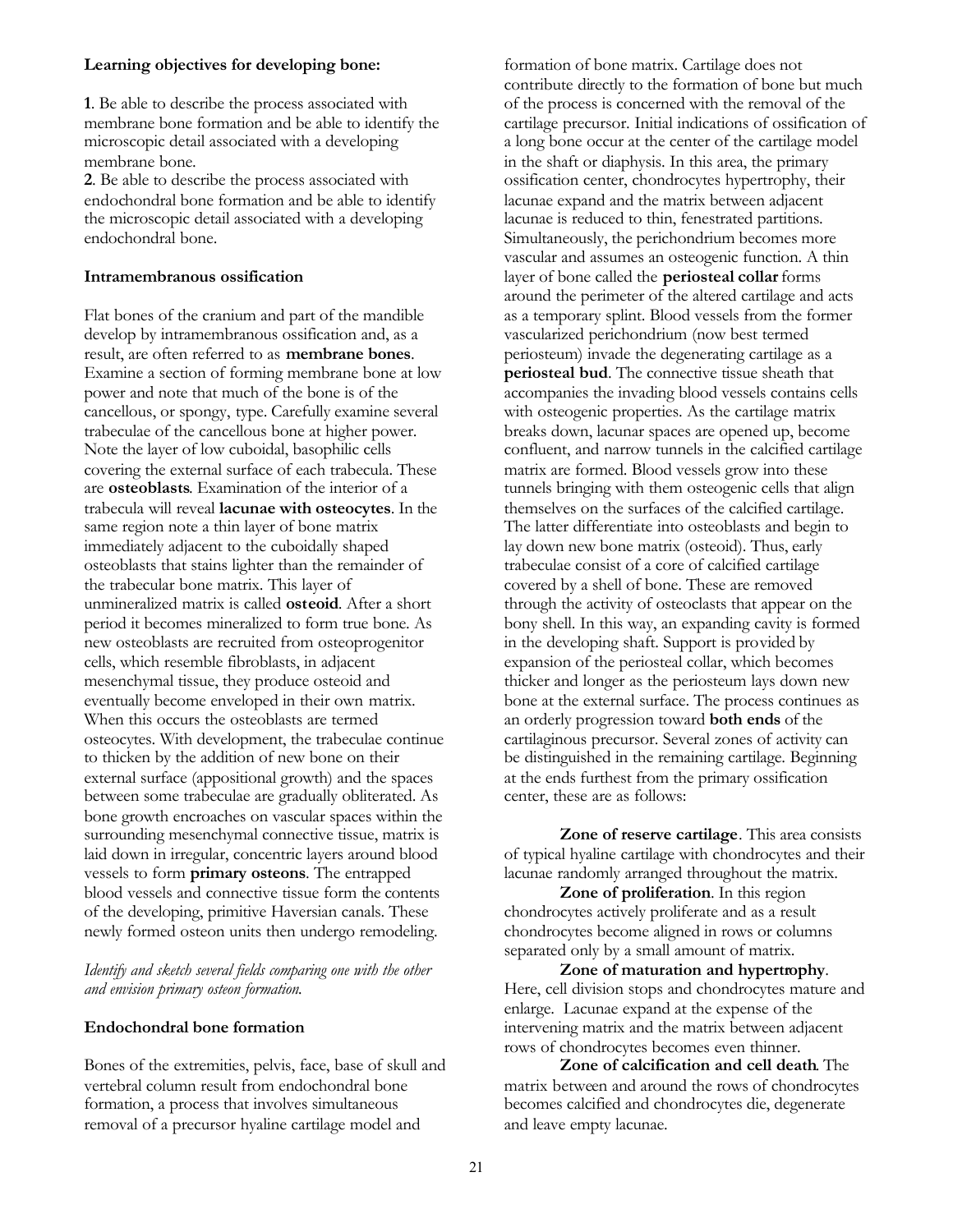The thin regions of matrix between lacunae then break down resulting in irregularly shaped tunnels appearing in the matrix. The extent of this zone can be recognized by careful examination of the matrix, which stains slightly darker than that of the previous zones indicating the extent of calcium diffusion into the matrix.

**Zone of ossification**. Vascular connective tissue enters the tunnel-like spaces formed in the adjacent zone and provides osteoprogenitor cells that differentiate into osteoblasts. **Osteoblasts** gather on the surface of the calcified cartilage and lay down bone matrix (osteoid). Examine these cells carefully.

**Zone of resorption**. The calcified cartilage and the bony covering are resorbed due to the action of osteoclasts. In this way the marrow cavity increases in size as the developing bone increases in length. **Osteoclasts** are large multinucleate giant cells with a moderately stained acidophilic cytoplasm. Some may contain as many as 30 nuclei. Individual nuclei show no unusual features and usually are located in the part of the cell furthest from the bone surface. The cell surface adjacent to the bone may show a striated (ruffled) border. Osteoclasts reside in shallow depressions on the surface of bone called **Howship's lacunae**.

Simultaneous with these events the periosteal collar increases in thickness and length, extending towards the ends of the developing bone. Its growth continues to provide a splint around the area of weakened cartilage.

Near the time of birth, new centers of ossification (epiphyseal or secondary ossification centers) appear in the epiphyses. Hyaline cartilage of the epiphyses show the same sequence of events as observed in the diaphysis, but growth and subsequent ossification spreads simultaneously in all directions. Ultimately, all the cartilage will be is replaced by bone, except for the free end in the joint cavity, which remains as articular cartilage. Hyaline cartilage also persists as a narrow plate between the diaphysis and epiphysis called the **epiphyseal plate**. Its continued growth permits further elongation of bone. Note that the epiphyseal plate continues to exhibit the various zones associated with endochondral bone formation. When growth in the cartilage plate ceases, it is replaced by bone and further increase in length of the bone is no longer possible. Thus, the rapid growth of a long bone is largely the result of cartilage growth and bone replacement and not growth of bone *per se*. Examine the external surface of the periosteal collar for a layer of osteoblasts and its associated osteoid.

*Sketch this region, including its relationship with the surrounding periosteum.*

| Table 4. Key histologic features used in identifying different types of compact connective tissues. |                                                                                                                                                             |                                                        |  |
|-----------------------------------------------------------------------------------------------------|-------------------------------------------------------------------------------------------------------------------------------------------------------------|--------------------------------------------------------|--|
| Type                                                                                                | Arrangement of cells and matrix                                                                                                                             | <b>Additional features</b>                             |  |
| Hyaline cartilage                                                                                   | Glasslike matrix; lacunae with chondrocytes<br>randomly arranged, slitlike in appearance near<br>perichondrium                                              | Isogenous groups, territorial<br>matrix                |  |
| Elastic cartilage                                                                                   | Matrix more fibrous in appearance; elastic fibers<br>(need to be stained selectively); lacunae with<br>chondrocytes randomly arranged                       | Large isogenous groups                                 |  |
| Decalcified bone                                                                                    | Lacunae with osteocytes show organization<br>within lamellae of osteons; Haversian canals<br>lined by endosteum contain blood vessels                       | Tide marks, bone marrow,<br>irregular shape of lacunae |  |
| Ground bone                                                                                         | Matrix only arranged into distinct Haversian<br>systems; interstitial and circumferential lamellae                                                          | Canaliculi distinct between<br>lacunae                 |  |
| Fibrous cartilage                                                                                   | Dense fibrous appearance with a small amount<br>of ground substance; round cells within lacunae<br>are arranged in short rows between collagenous<br>fibers | Round-shaped chondrocytes                              |  |
| Tendon, ligaments,<br>aponeuroses                                                                   | Fibroblast nuclei dense staining and elongate, lie<br>in parallel rows between regularly arranged<br>collagen fibers                                        | Lacunae absent                                         |  |
| Dermis, capsules of organs,<br>periosteum, perichondrium                                            | Fibroblast nuclei dense and elongate; randomly<br>scattered between dense interwoven, irregular<br>arrangement of collagen fibers                           | Lacunae absent                                         |  |

*Carefully examine and sketch the zones within the cartilage for the details described and then re-examine the periosteal collar.*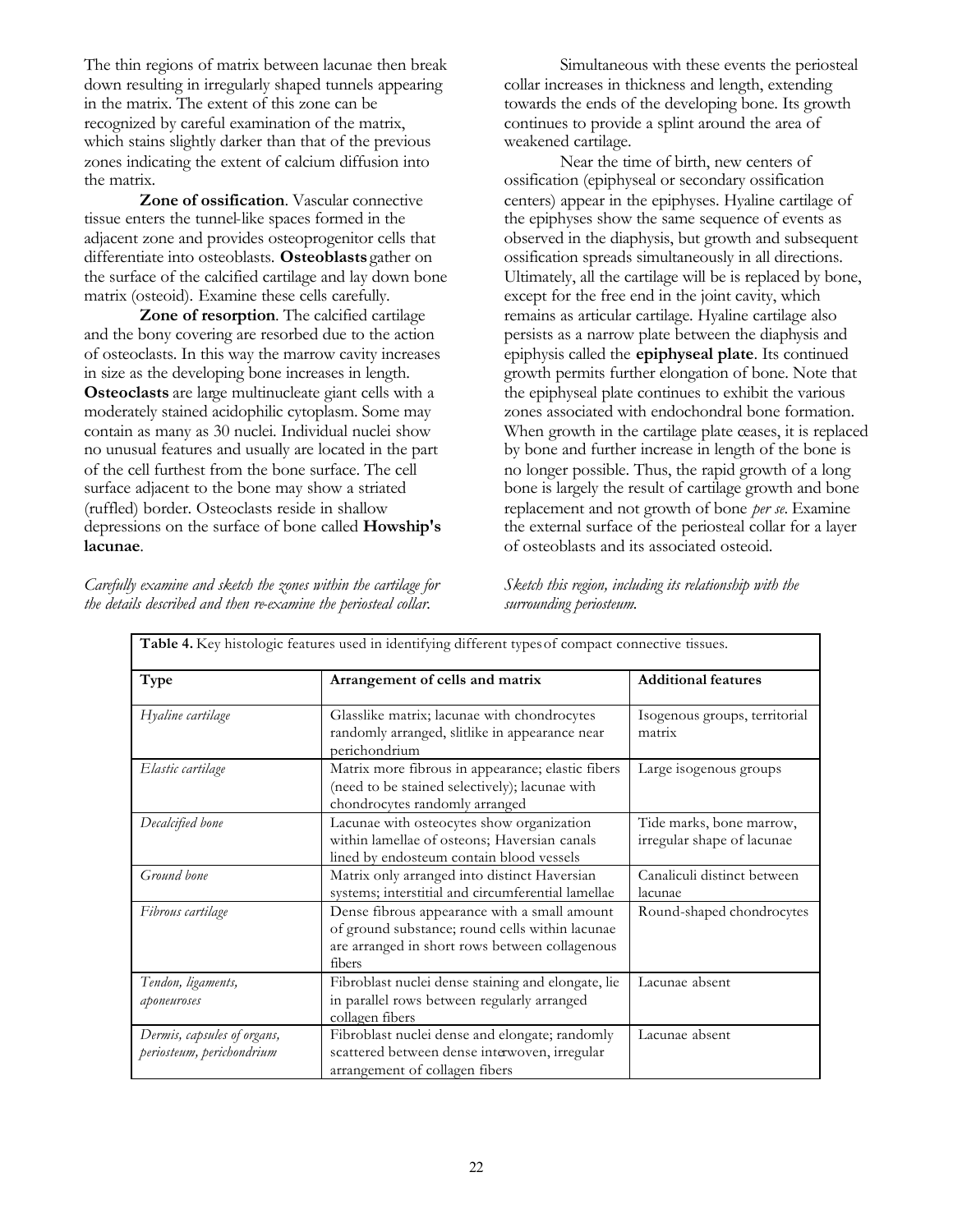Three types of muscle can be distinguished: skeletal, cardiac and smooth.

### **Learning objectives for muscle tissue:**

**1**. Be able to distinguish between the three types of muscle.

## **Skeletal muscle**

The skeletal muscle cell (fiber) is a giant cell that ranges between 10 and 100 µm in diameter and is extremely variable in length. Skeletal muscle cells are **multinucleated** and may contain several hundred nuclei. All are peripheral in location, evenly spaced immediately beneath the plasmalemma. The nuclei are elongated in the direction of the long axis of the cell. Chromatin tends to be distributed along the nuclear envelope and one or two nucleoli are usually present. The most outstanding structural feature of the skeletal muscle cell is the presence of alternating light and dark **bands** or **cross-striations** that are visible when the cell is viewed in longitudinal section. The **dark bands** are called **A bands** and the **light bands** are called **I bands**. Running transversely through the center of the I band is a narrow dense line, the **Z line**. Myofibrils are elongated, thread-like structures that fill the skeletal muscle cell, compressing the nuclei to a peripheral location. **Myofibrils** are the smallest units of contractile material that can be identified with the light microscope and in transverse section appear as small, solid dots within the muscle cell (fiber). Each myofibril shows the identical banding pattern to that of the whole cell. Indeed, the banding of the skeletal muscle cell results from the bands on the contained myofibrils being in perfect alignment as the plasmalemma of the cell is transparent. Compare the banding seen with the light microscope with that visible in an electron micrograph.

The interior of the tongue and lip are excellent locations to carefully examine the details of individual skeletal muscle cells. Skeletal muscle is closely associated with connective tissue at all levels of organization. In examining a named muscle, the entire muscle is surrounded by a connective tissue sheath called the **epimysium**. Septa pass from the deep surface of the epimysium to envelop muscle fascicles (groups of muscle cells) as the **perimysium**. A delicate connective tissue wraps each individual muscle cell as an **endomysium**. Although given different names according to its association with different structural units of skeletal muscle, the connective tissue forms a continuum and acts not only to bind the various muscle units together but also functions as a harness and aids in integrating and transmitting the

forces of contraction. It consists of collagenous, reticular and elastic fibers and contains several connective tissue cell types, the most common of which are fibroblasts. The endomysium is delicate and consists primarily of reticular and thin collagen fibers. It contains blood capillaries and small nerve branches. Larger nerves and blood vessels lie within the perimysium.

*Sketch and label longitudinal and transverse profiles of skeletal muscle cells. In the transverse profile include its association with the surrounding connective tissue.*

## **Cardiac muscle**

**Cardiac muscle** is associated with the heart and forms the majority of the heart wall or myocardium. Cardiac muscle cells are small cylindrical cells that **branch** and are linked to one another, end to end, by specialized junctions known as **intercalated discs**. The latter appear as darkly stained transverse lines. Each cardiac muscle cell contains one or occasionally two **centrally positioned nuclei**. The same banding pattern witnessed in skeletal muscle occurs in cardiac muscle. Although A bands, I bands and Z lines are visible they are not as conspicuous as those of skeletal muscle. Myofibrils are fewer in number and often grouped into bundles that diverge around nuclei. As a result, regions of cytoplasm appear structureless at each nuclear pole. Examine both longitudinal and transverse profiles of cardiac muscle cells to confirm the position of their nuclei. A web of reticular and fine collagenous fibers is present between cardiac muscle cells and corresponds to an endomysium. Numerous capillaries are present in this layer of connective tissue.

*Sketch and label both longitudinal and transverse profiles of cardiac muscle cells. The longitudinal profile should include an intercalated disc. Compare these light microscopic observations with those features seen in electron micrographs of cardiac muscle.*

## **Smooth muscle**

**Smooth muscle** is widely distributed and plays an essential role in the function of organs. It forms the contractile portion of the walls of blood vessels, hollow viscera, such as the digestive, respiratory, urinary and reproductive systems, and is a subcomponent of most other organs.

Smooth muscle cells are shaped like **elongated spindles** with a **single**, **central nucleus** occupying the wide portion of the cell midway along its length. The nucleus is elongated in the long axis of the cell. Smooth muscle cells lack the cross-striations observed in the two other forms of muscle.